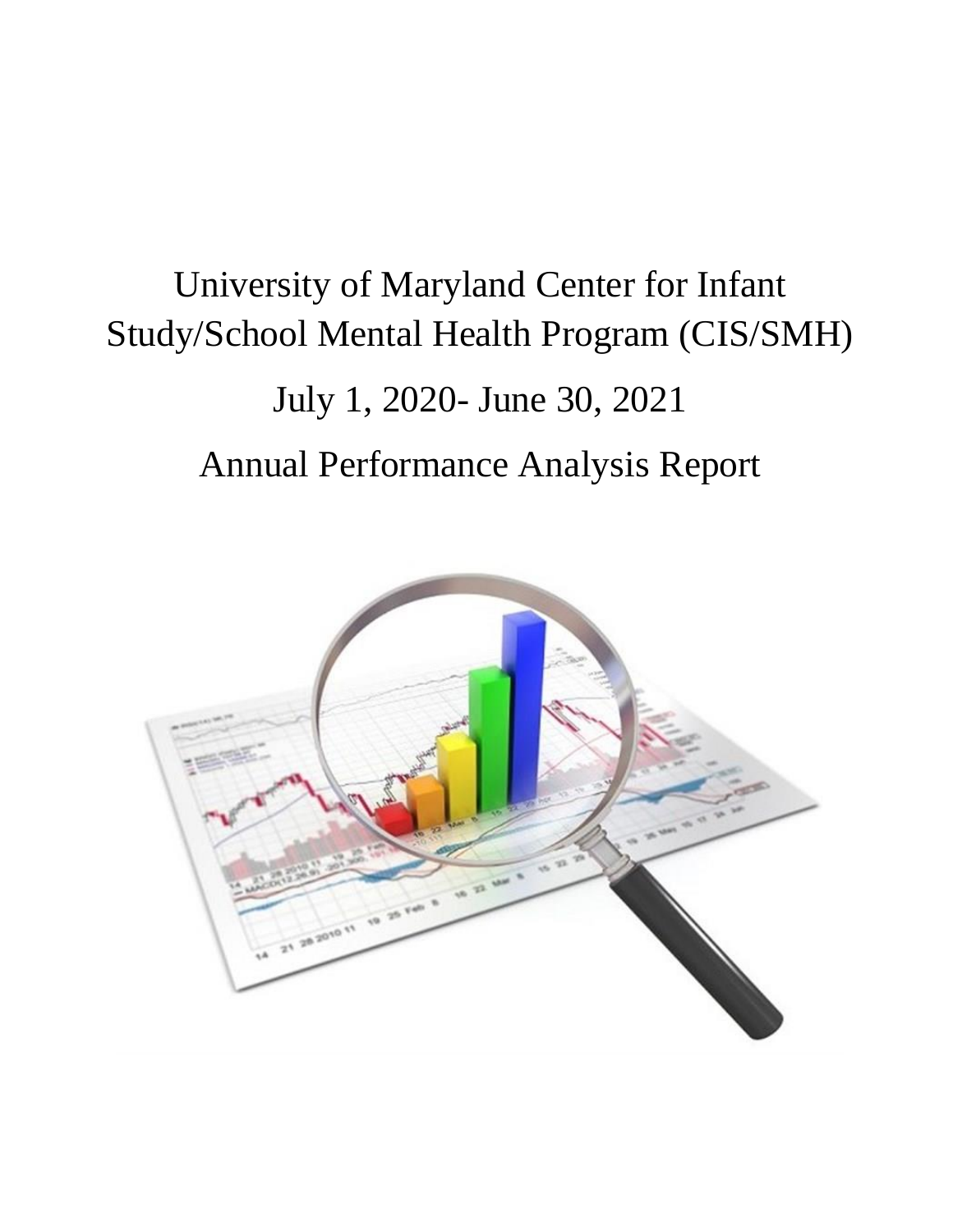# Contents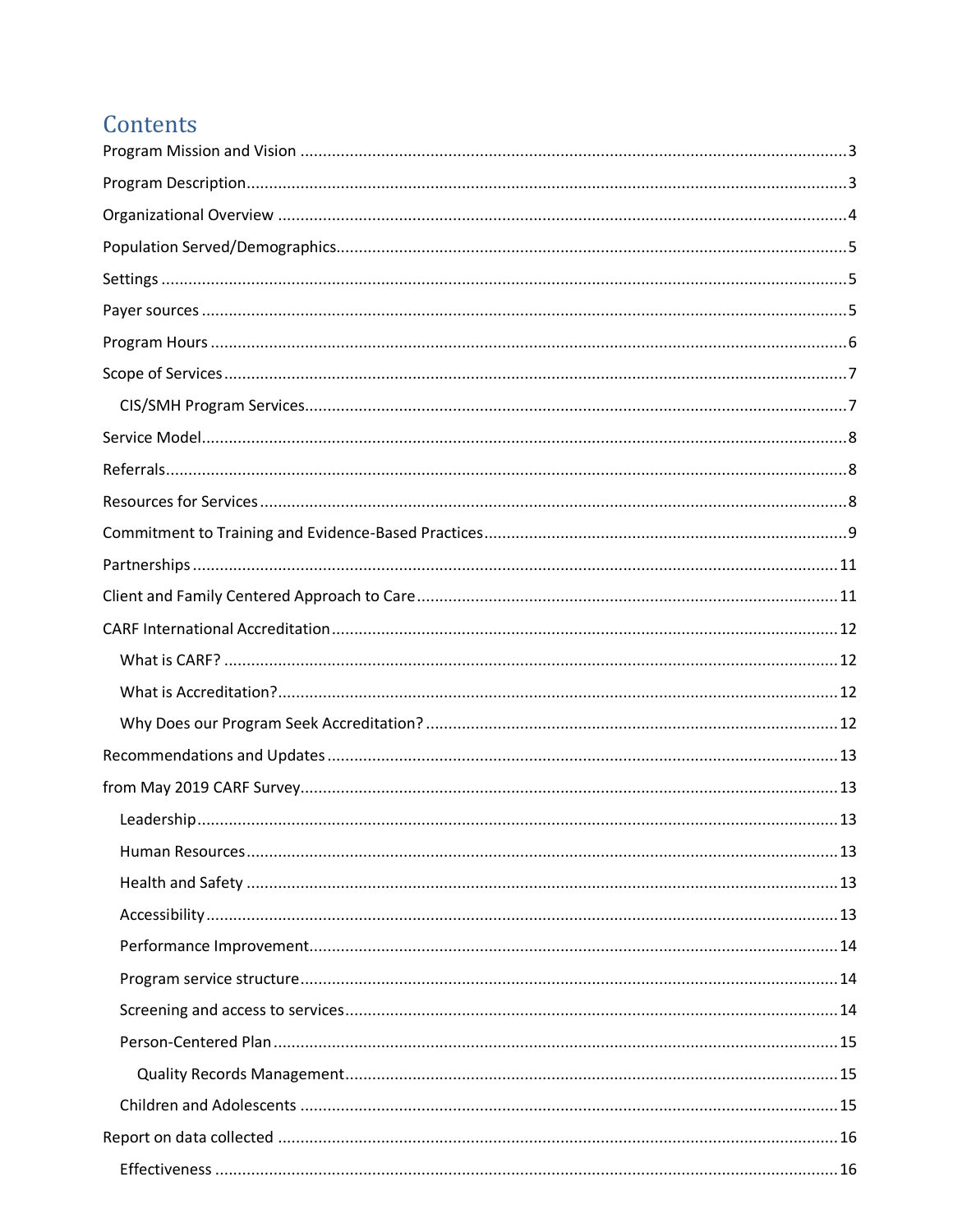## **Program Mission and Vision**

<span id="page-2-0"></span>The mission of the CIS/SMH on-site and off-site multidisciplinary teams is to offer a full continuum of high quality, effective mental health service to children, youth, and their families. CIS/SMH Program's multidisciplinary teams provide child and family centered care each year to up to 300 infants, toddlers, preschoolers, and youth through age 21 and their families. Staff is trained in evidence-based, developmentally appropriate practices for a range of social emotional challenges and mental health disorders and treatment plans are outcome focused, strengths-based, and family- and youth-driven. The off-site team provides prevention and treatment services to primarily regular education students in 21 Public Schools located in Baltimore City. The CIS/SMH clinicians participate in a wide variety of University related activities, including the training of pre-service mental health professionals through internships and fellowships, certificate programs, as well as presenting and helping to facilitate local, state, and national conferences. Staff members provide consultation and technical assistance to local public schools and are engaged in multiple collaborations through Maryland's System of Care. The CIS/SMH Program works closely with its affiliated National Center for School Mental Health (NCSMH), a national resource center for advancing research, training, policy, and practice in school mental health and the Taghi Modarressi Center for Infant Study, a center of excellence in infant and early childhood mental health for training and consultation at the local, state, and national levels. Partnerships with these two Centers helps to inform and ensure the provision of high quality, sustainable child, and adolescent mental health services.

## **Program Description**

<span id="page-2-1"></span>The Center for Infant Study/School Mental Health Program (CIS/SMH), a program within the Division of Child and Adolescent Psychiatry, University of Maryland School of Medicine (UMSOM) operates under the administrative, clinical, and medical direction of Dr. Sarah Edwards. On the University of Maryland's Baltimore campus, the School of Medicine serves as the anchor for a large academic health center which provides high quality medical education, research and client care and community service to Maryland and beyond. On campus, the CIS/SMH Program is affiliated with the University of Maryland Medical Center, one of the nation's oldest academic medical centers. Our faculty and trainees are credentialed through the University of Maryland Medical System. Another key affiliate organization for the CIS/SMH Program is the University of Maryland Faculty Physicians, Inc. (FPI). FPI coordinates and supports the clinical activities of the University of Maryland School of Medicine. In partnership with the administrative team of the Division of Child and Adolescent Psychiatry and the leadership of the Department of Psychiatry, FPI provides administrative support and offers business functions such as program development, finance, information technology, compliance, legal affairs, practice operations support, and reimbursement management.

The Center for Infant Study was founded in 1982 by Dr. Taghi Modarressi, Associate Professor of Psychiatry and a pioneer in early childhood mental health. The Center was unique in that it offered psychiatric care for children three and under and eventually expanded services to children up to age six and their families. The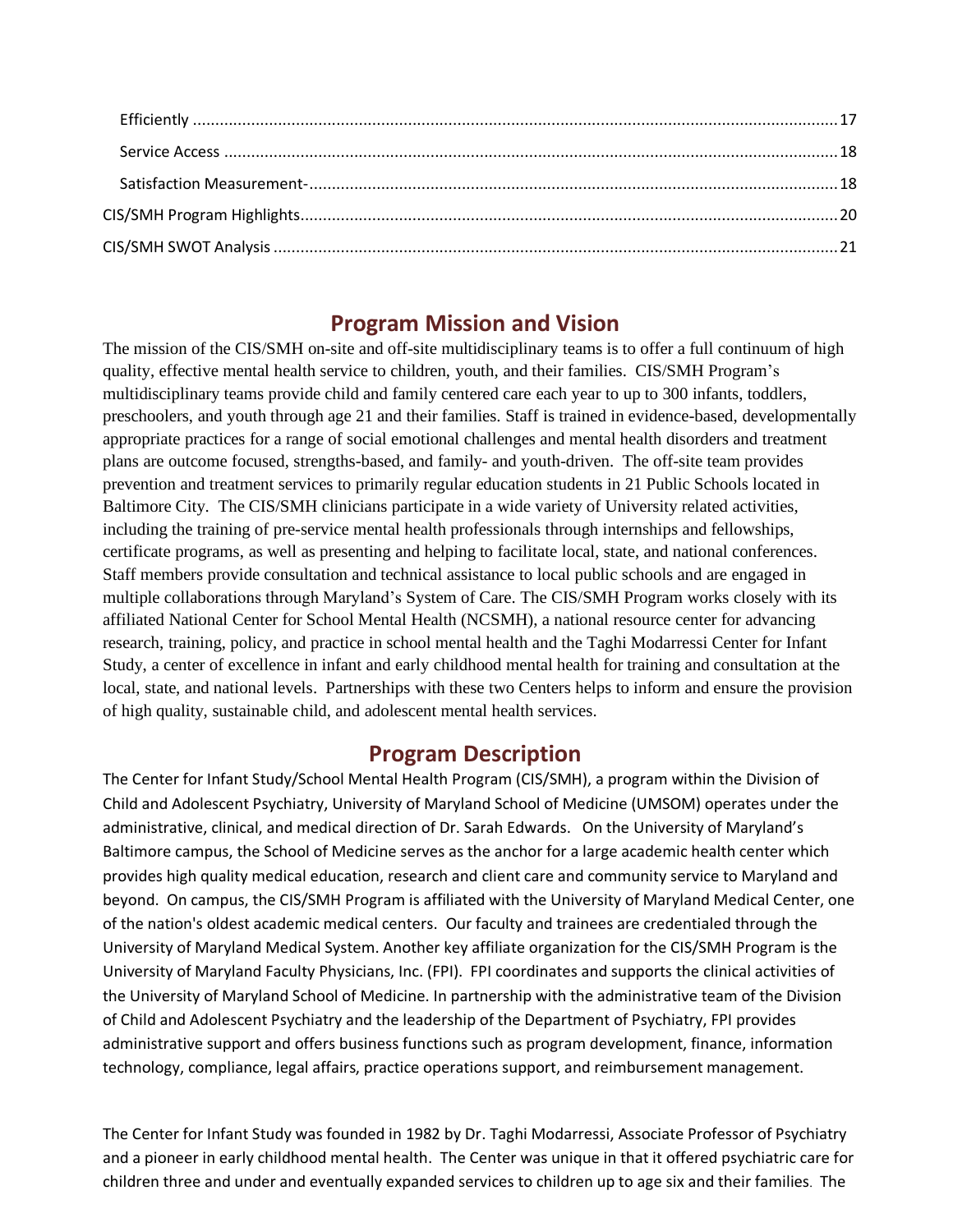University of Maryland School Mental Health Program was formed in 1989 under the direction of Dr. Lois Flaherty, a child psychiatrist who would become a leading figure in the school mental health movement. In January 2001, the Center for Infant Study began a partnership with the University of Maryland School Mental Health Program to become the CIS/SMH Program in an effort to broaden the continuum of care and improve administrative efficiencies. In November of 2003, the CIS/SMH was approved through Maryland's Department of Health and Mental Hygiene Office of Health Care Quality as an outpatient mental health clinic. This merger allowed for the CIS/SMH Program to expand public mental health services to young children, youth and families in Baltimore and surrounding counties, both onsite and offsite through partnerships with early education, elementary, middle, and high schools.

# **Organizational Overview**

<span id="page-3-0"></span>The information below highlights key programmatic, leadership, structural, and demographic details of the Center for Infant Study/School Mental Health Program (CIS/SMH).

| <b>Program Name</b>                          | <b>Division Name</b>                        |
|----------------------------------------------|---------------------------------------------|
| Center for Infant Study/School Mental Health | Division of Child and Adolescent Psychiatry |
| program (CIS/SMH)                            |                                             |

| <b>Parent Organization</b>                | <b>Administrating Organization</b>              |
|-------------------------------------------|-------------------------------------------------|
| Department of Psychiatry,                 | Psychiatry Associates P.A,                      |
| University of Maryland School of Medicine | University of Maryland Faculty Physicians, Inc. |
|                                           | University of Maryland Medical Center-Risk      |
|                                           | Management and Medical Staffing Office          |

| <b>Medical Director</b> | <b>Directors</b>       |
|-------------------------|------------------------|
| Sarah Edwards, DO       | Nancy Lever, PhD and   |
|                         | Kay Connors, LCSW-C    |
|                         | Jennifer Cox, LCSW-C   |
|                         | Brijan Fellows, LCSW-C |
|                         |                        |

| <b>Practice Manager</b> | <b>Medical Billing</b> |
|-------------------------|------------------------|
| Tyeisha Johnson         | Kim Erskine, MBS, Inc. |

| <b>State Licensing &amp; Certifying Agencies</b> |                                        |
|--------------------------------------------------|----------------------------------------|
| Maryland Behavioral Health Administration        | Maryland Office of Health Care Quality |

| <b>Accreditation</b>                                                        |  |
|-----------------------------------------------------------------------------|--|
| Commission on Accrediting of Rehabilitation Facilities International - CARF |  |
| International-3-year accreditation awarded May 2016 and May 2019            |  |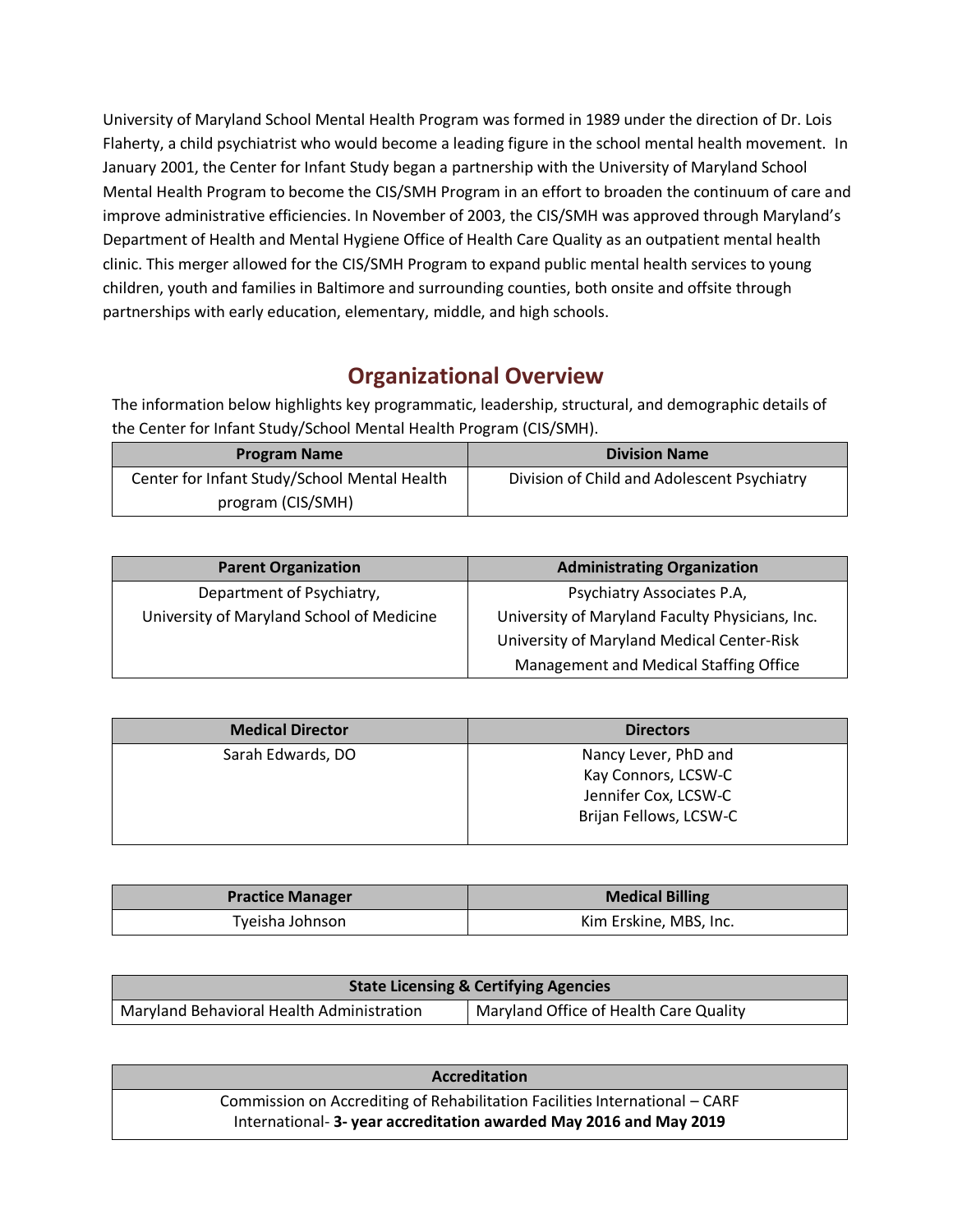# **Population Served/Demographics**

<span id="page-4-0"></span>The CIS/SMH Program works closely with children, youth and their caregivers, relatives or guardians or foster care families, as well as teachers, childcare providers and other collateral providers (e.g., primary care, speech therapists, school employed mental health staff etc.) to provide child, family and community centered care for children and youth displaying mental health problems and/or behavioral problems and in need of early intervention to support developmental growth and well-being. It is our commitment as a program to support growth and development of families from birth to the age of 21 in a seamless child service delivery line by providing quality care that is culturally and developmentally sensitive.

| <b>Client Demographics</b>  |                               |
|-----------------------------|-------------------------------|
| Current Program Census: 284 | Number of Clients Served: 286 |

| <b>Client Demographics by Gender</b> |                             |
|--------------------------------------|-----------------------------|
| Number of Female Clients: 144        | Number of Male Clients: 142 |

| <b>Client Demographics by Race</b> |                     |
|------------------------------------|---------------------|
| African American: 227              | Caucasians: 42      |
| Hispanic/Latino: 0                 | Native American: 0  |
| Asian/Pacific Islander: 6          | Oher/Undeclared: 11 |

| <b>Client Demographics by Age Range</b> |                    |
|-----------------------------------------|--------------------|
| Ages 0 to 5: 75                         | Ages 6 to $18:211$ |

# **Settings**

<span id="page-4-1"></span>Onsite clinical care is provided on the University of Maryland, Baltimore campus at the Walter P. Carter Center (701 West Pratt Street, 4<sup>th</sup> Floor) in Baltimore City. Offsite services are provided in 21 elementary, middle, and high schools in Baltimore City using part-time and full-time school- based staffing. In addition to primary clinical staff at the school, psychiatric services are provided in- person at the school as well as through telemental health technology.

## **Payer sources**

<span id="page-4-2"></span>The Center for Infant Study/School Mental Health Program in the Department of Child and Adolescent Psychiatry is licensed as an Outpatient Mental Health Clinic by the Office of Health Care Quality under the Department of Health and Mental Hygiene. The program accesses the public mental health system and private insurance to support its services and is supported, in part, by school contracts and a grant from the local mental health authority, Behavioral Health Systems Baltimore.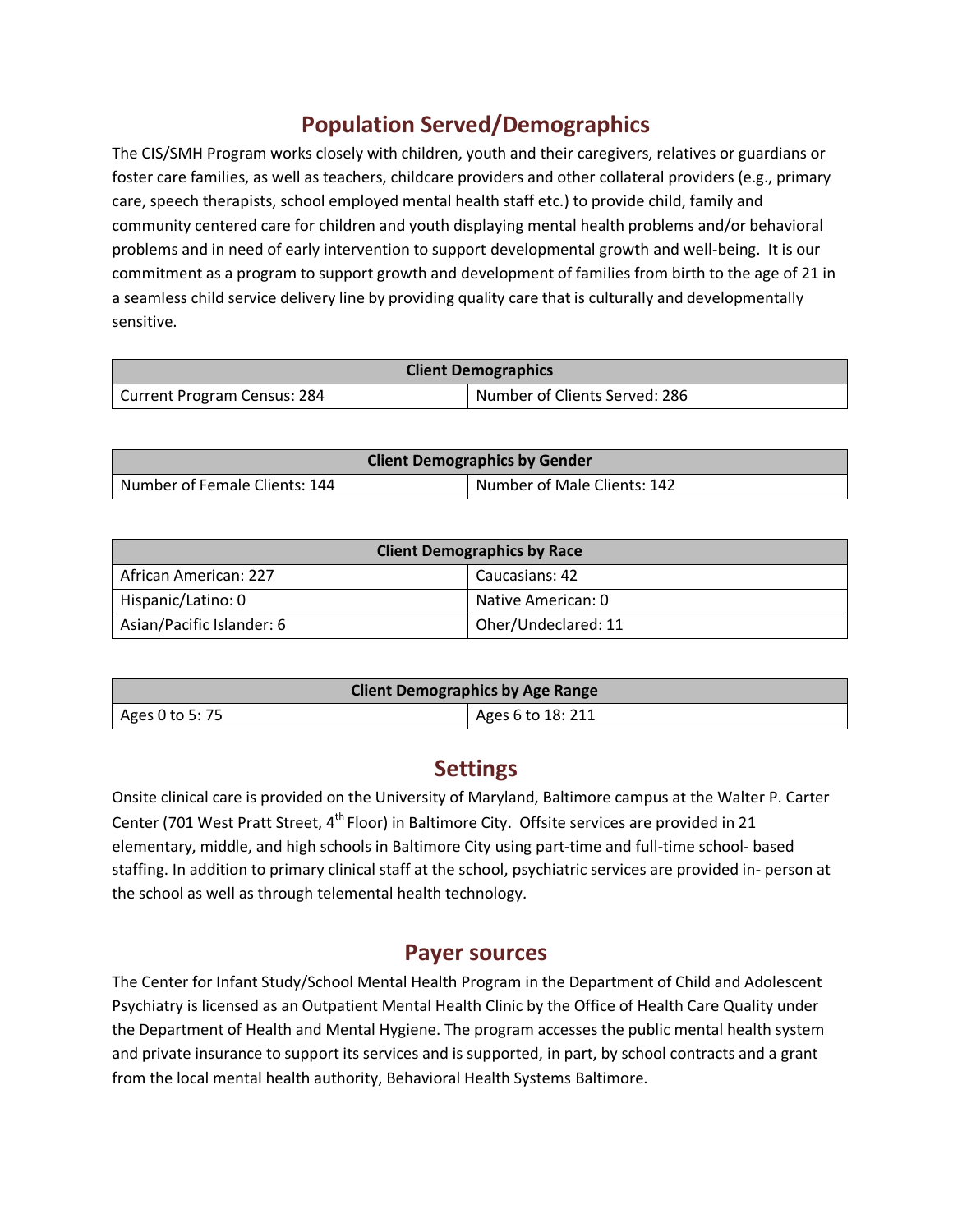## **Program Hours**

<span id="page-5-0"></span>On-site therapy appointments are available Monday through Friday from 9:00am – 6:00pm and depend on the schedule of the assigned clinician. Medication management appointments are available on Wednesday from 3:00pm – 4:00pm and as needed for emergency appointments. Our receptionists are available Monday through Friday from 8:00am – 4:30pm to assist with scheduling appointments. Off-site, therapy appointments are available based on the school-based clinician's schedule at given schools sites. Appointments are made typically 7:30-5:00 at the school sites, Monday-Friday. During non-school days (e.g., summer and vacation) school-based clinicians continue to be available at the school, via telemental health or directly in the home or community. Medication management appointments are scheduled through the CIS/SMH Program school clinician and are on Tuesdays from 8:00-11:30 and as needed for emergency appointments.

Since 2000, the University of Maryland, Department of Psychiatry has been working with the State of Maryland to advance telemental health technology to provide mental health care, with an emphasis on psychiatric care. Efforts have included 1) a learning collaborative in psychopharmacology among professionals at the University of Maryland School of Medicine, Johns Hopkins, and State inpatient residential facilities; 2) service provision to Mid-Shore and Western Maryland providers; 3) the development of state Medicaid standards for telepsychiatry; 4) telemental health consultation to programs in Baltimore City and in Prince George's County for youth classified as emotionally disturbed; and 5) psychiatric consultation and medication management for the SMH Program.

Within the United States there is documented shortage of child and adolescent psychiatrists. The shortage is significant and can be considered a crisis in the field. In a study in the journal Pediatrics, (McBain, Kofner, Stein, Cantor, Vogt, and Yu (2019) researchers found that there are now 9.765 psychiatrists per 100,000 children. However, the American Academy of Child and Adolescent Psychiatry recommends a ratio of 47 child psychiatrists per 100,000 children aged 0-19. Related to this workforce challenge, identifying cost-effective strategies to allow psychiatrists to use their time more efficiently is critical. The use of telemental health offers school programs a strategy to maximize psychiatry time. For example, when a psychiatrist is using telemental health equipment they can connect with multiple schools across a given time and will not lose any time for travel and/or going to pick up the student from the classroom.

As a result of the Covid-19 Pandemic the CIS/SMH Program increased the use of telemental health dramatically, starting March 2020. This shift was made to address the needs of our population and accommodate school building closure and anxiety regarding the virus and in-person services. The program was well positioned to make this adjustment due to our history or tele-psychiatry. We had the infrastructure and technology to provide high-quality telemental health treatment and prevention services. Use of telemental health was especially critical from March 2020-August 2021. As the vaccine became available and buildings re-opened, the program has been using telemental health less regularly, but still offer tele options to maximize our psychiatry time and as needed to accommodate clients and families.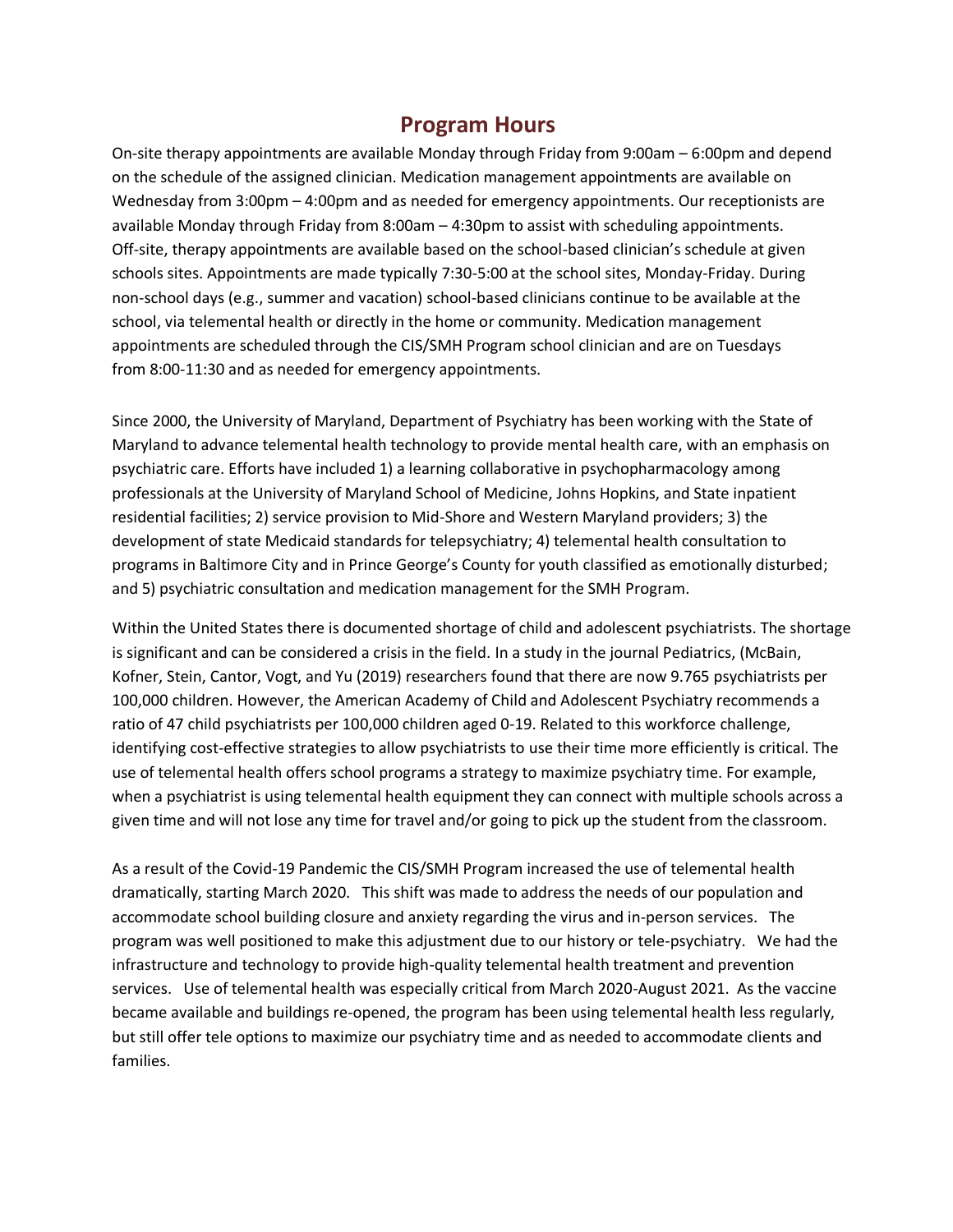# **Scope of Services**

<span id="page-6-0"></span>The CIS/SMH on-site program primarily serves families and children ages birth to 6 years old affected by exposure to traumatic events, including grief, loss, and violence, emerging mental health symptoms, and/or caregiver child relational issues. Through the provision of school mental health services, the CIS/SMH off-site program seeks to enhance the learning environment of public schools by helping to reduce the barriers to learning and actively promoting the social-emotional-behavioral well-being of students. Clinicians are dedicated to using evidence-based practices, offering community centered care to reduce barriers to access to care and to create a safe and nurturing learning environment in which youth and families can rapidly access services that promote wellness and academic success.

### <span id="page-6-1"></span>CIS/SMH Program Services

Assessments and therapies are provided to children and their families either on-site at the University of Maryland Walter P. Carter Center or in a school or community setting.

Mental Health Concerns addressed include, among others:

- Attachment Problems between Caregiver and Child
- Depression
- Anxiety
- Separation Difficulties
- Traumatic Experiences (Abuse, Neglect, and SexualAbuse)
- Disruptive Behavior
- Problems with Inattention and Hyperactivity
- Grief and Loss
- Difficulty Adjusting to School and Childcare
- Enuresis/Encopresis
- Substance Use and Abuse
- Stress that is Negatively Impacting School and Family Life
- Transitions (such as divorce, moving, starting newschool)
- Poor Peer and/or Familial Relationships

Service modalities available include:

- Diagnostic Evaluation
- Family Therapy
- Individual Therapy
- Group Therapy
- Parent-child Therapy
- Medication Evaluation & Management
- Psychiatric Consultation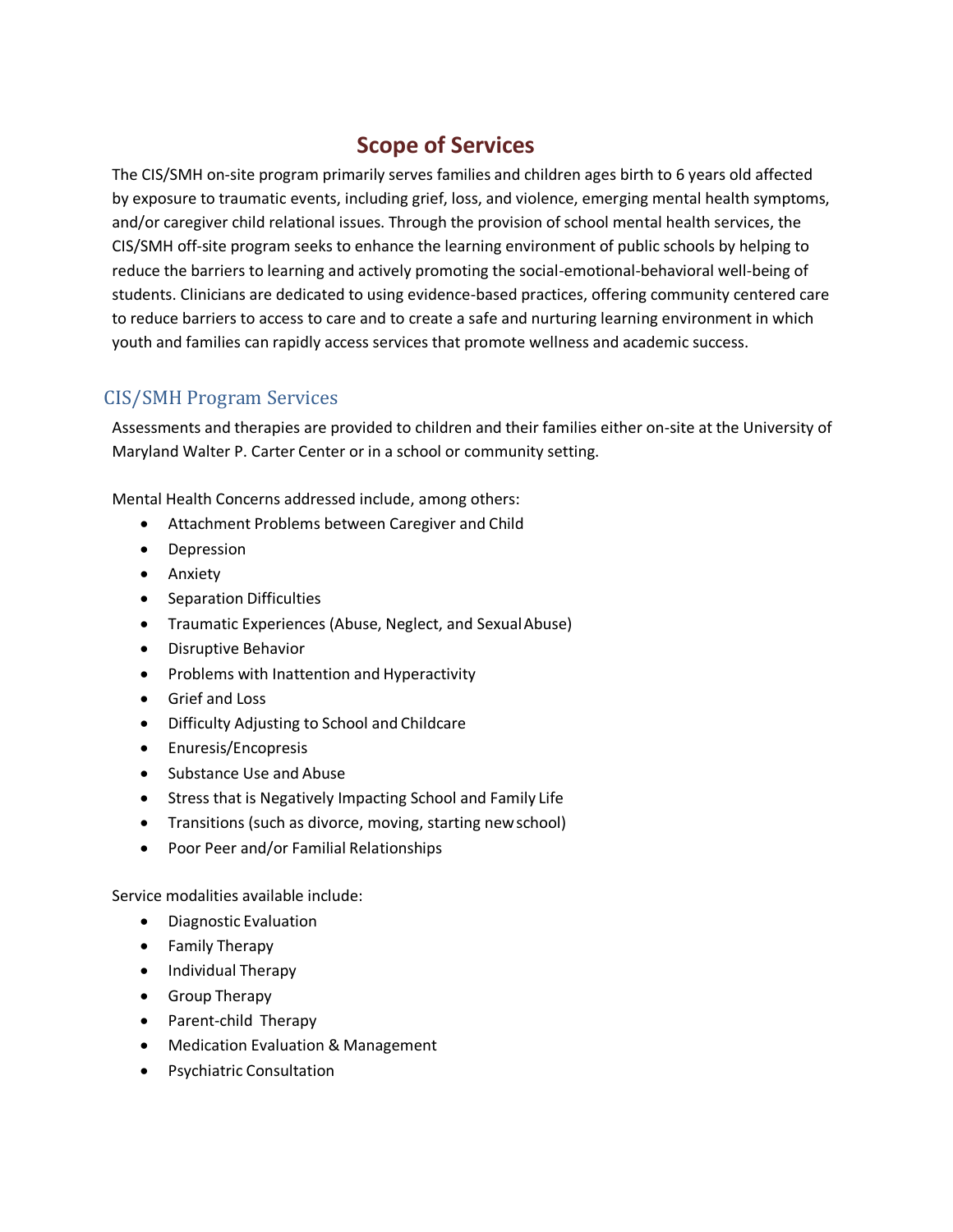- School Staff Consultation
- Mental Health Promotion
- Prevention Activities
- Crisis Intervention
- Care Coordination and Referrals

# **Service Model**

<span id="page-7-0"></span>The Center for Infant Study/School Mental Health Program's *Multidisciplinary Treatment Team* of experts includes psychologists, social workers, professional counselors, and psychiatrists. Clinicians are committed to providing child, family and community centered care that is informed by research to support children's emotional and behavioral development and reduce mental and behavioral health systems through treatment, training, consultation, and accessing resources. Clinicians perform diagnostic assessments, and offer comprehensive treatment plans, as well as actively collaborate with schools, pediatric practices, social services, and other child-serving agencies to coordinate care to enhance the well-being and care of children (ages 0-21) and their families.

*Child and Family Centered Care* is guided by the strengths, needs and priorities of the youth and their family. Assessment and treatment planning practices emphasize the role of psychoeducation, informed consent and shared decision making. Providers are careful to review the risks and benefits of interventions as well as limits around confidentiality with regards to child protection and eminent safety concerns. CIS/SMH Program protects the confidentiality of information related to clients within standard limits. These limits are discussed with all clients prior to beginning service and clients are asked to sign the orientation welcome letter acknowledging that they have had the limits of confidentiality explained to them. Integrated and coordinated care is central to our philosophy. Our team is committed to partnering with families, educators, medical providers and other health and human service system staff to support the physical, developmental, psychological, and social growth and wellness of our clients. Integrated and coordinated care help to reduce barriers to access to care, including stigma, and increase access to resources that support families and youth's goals of stability and resilience. This approach better supports engage and improve outcomes for youth and families in our program.

# **Referrals**

<span id="page-7-1"></span>Caregivers and youth self-refer to clinic intake specialist by calling 410-328-3522. Within the off-site program, caregivers and youth can self-refer and school and community-based individual staff and teams can make referrals to the school-based clinician. Families and students are often made aware of the services by primary care providers and school personnel and through presentations at school events.

# **Resources for Services**

<span id="page-7-2"></span>The program's operating budget is \$2,331,729. Program Directors and the Medical Director work carefully with the Division Business Manager and Department Business Administrator to manage and monitor the budget through monthly division reviews and quarterly department audits. The University of Maryland's Office of Research & Development is the Chief Administrative unit, and the managers work closely with the Sponsored Program Administration to execute contracts and communicate effectively with sponsors and interface with the Kuali Coeus system to prepare and approve budgets.

The Program Directors coordinate with the Division Business Manager and the Practice Manager to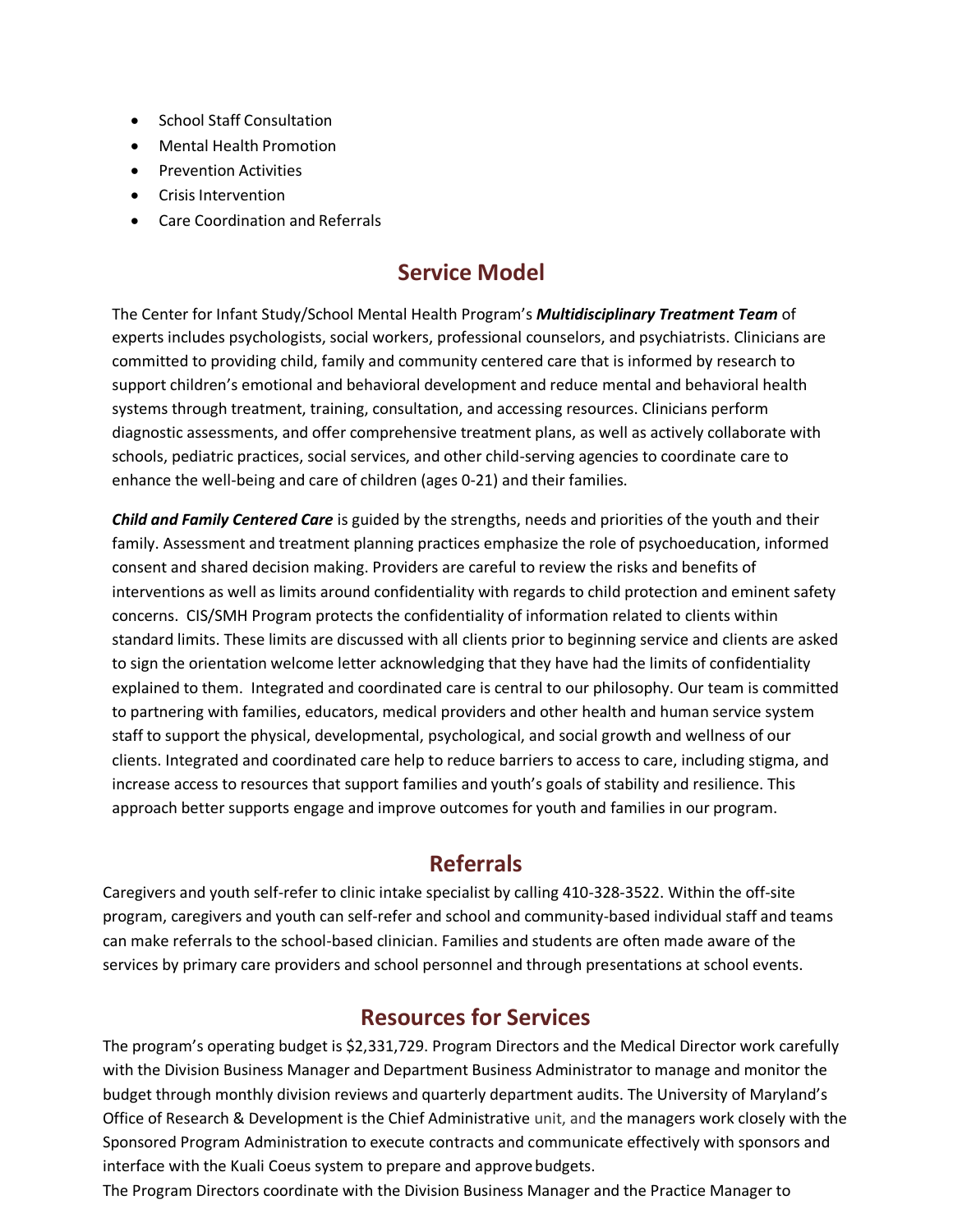oversee the purchase and maintenance of essential equipment including phones, computers, and videoconferencing equipment. Off-site providers may require a cell phone (carrier Verizon) to maintain safety and contact with supervisors. Each phone is encrypted by Department of Psychiatry Information Systems (PIS) to ensure client confidentiality. The on-site phones are serviced by University of Maryland Medical Center (UMMC) and the computers are serviced by the Psychiatry Information Systems (PIS) Department. The Division Manager works with PIS to catalogue purchase and confirm encryption. The business management staff also helps to order office supplies and coordinate with UMMC on maintenance needs and building safety protocols.

# **Commitment to Training and Evidence-Based Practices**

<span id="page-8-0"></span>Training for program staff is mapped to job descriptions as well as compliance with regulations and professional licensing boards. All staff complete compliance training during the orientation phase of their employment and are required to complete yearly online refresher training on HIPAA and ethical billing practices. Mental health providers and medical providers complete training on the use of electronic medical records usage and medical billing codes and documentation completion and periodic health and safety training, such as first aid and CPR training, fire drills and emergency response procedures.

Staff attends weekly staff meetings and seminars to learn about policies and procedures as well as to advance their knowledge and skills related to core competencies in child and family mental health interventions, including evidence-based screening and assessment tools incorporated into clinical procedures. Through various grants and faculty expertise, staff is offered in-depth training in several evidence-based practices.

*Best Practices and Evidenced based Treatments* are grounded in an ecological approach to school and community settings and collaborate to access the resources of multi-tiered systems of support. No seclusion nor restraint practices are used in the program, instead the clinical team is trained to apply positive approach to behavioral interventions as well as range of prevention, de-escalation, and interventions strategies. Promising Practices/Programs and Evidence Based Treatments include:

| O to 5 age range                     | 6 to 12 age range                                                                                              | 12-14 age range                                                                               | 15-18 age range                                                                               | <b>Family level</b>                                         |
|--------------------------------------|----------------------------------------------------------------------------------------------------------------|-----------------------------------------------------------------------------------------------|-----------------------------------------------------------------------------------------------|-------------------------------------------------------------|
| <b>Mom Power</b>                     | <b>Botvin LifeSkills</b>                                                                                       | <b>Botvin LifeSkills</b>                                                                      | <b>Botvin LifeSkills</b>                                                                      |                                                             |
|                                      | <b>Bounce</b><br><b>Back/Cognitive</b><br><b>Behavioral</b><br>Intervention for<br>Trauma in<br><b>Schools</b> | Cognitive<br><b>Behavioral</b><br>Intervention for<br>Trauma in<br><b>Schools</b>             | Cognitive<br><b>Behavioral</b><br>Intervention for<br>Trauma in<br><b>Schools</b>             | Strengthening<br><b>Families Coping</b><br><b>Resources</b> |
| <b>Child Parent</b><br>Psychotherapy | Good<br><b>Behavior</b><br>Game                                                                                | <b>Screening, Brief</b><br>Intervention,<br><b>Referral to</b><br><b>Treatment</b><br>(SBIRT) | <b>Screening, Brief</b><br>Intervention,<br><b>Referral to</b><br><b>Treatment</b><br>(SBIRT) | <b>Chicago Parenting</b><br>Program                         |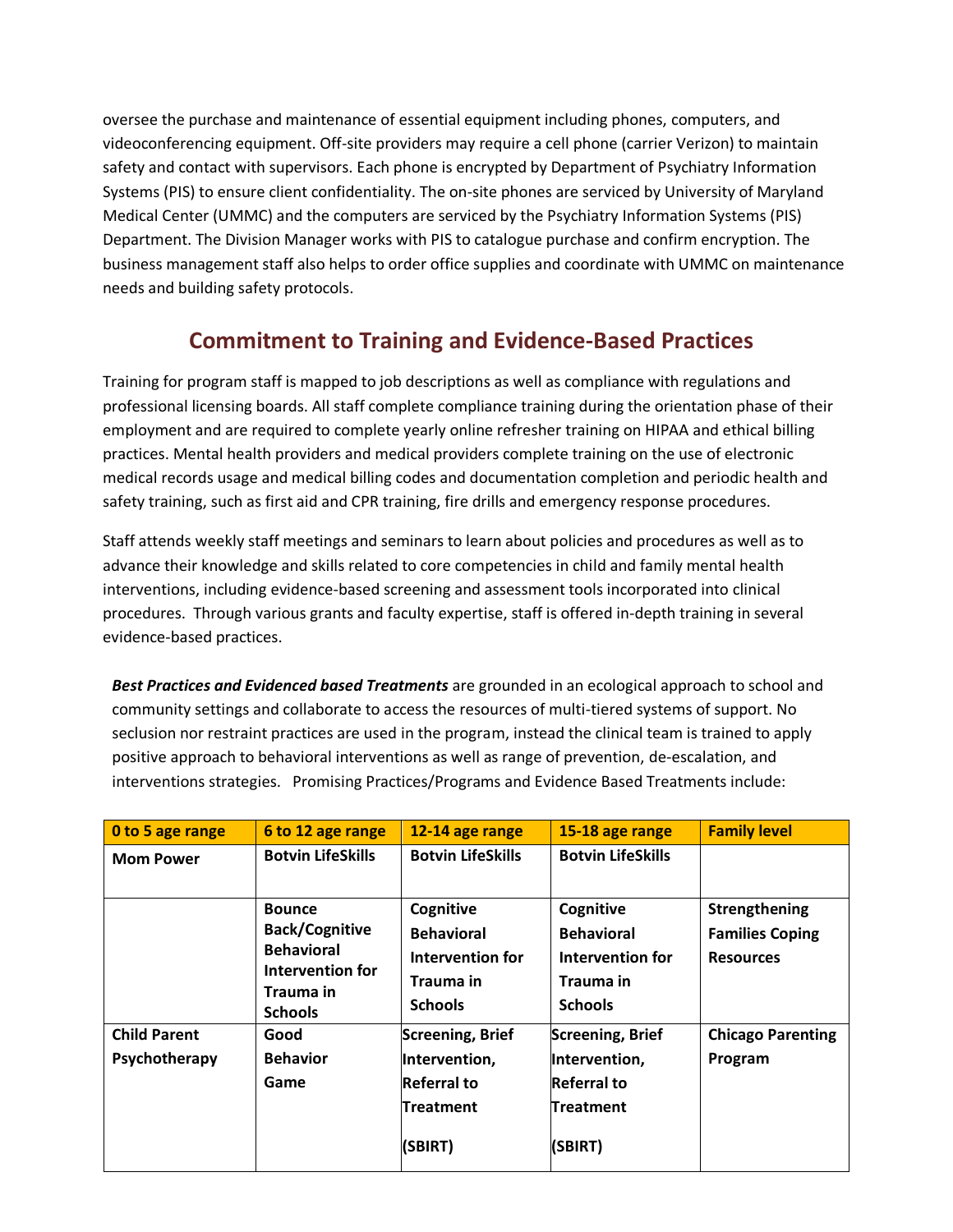| <b>Preschool PTSD</b>                                       | <b>The</b>                                        | Interpersonal                                                     | Interpersonal                                                            | <b>Circle of Security</b> |
|-------------------------------------------------------------|---------------------------------------------------|-------------------------------------------------------------------|--------------------------------------------------------------------------|---------------------------|
|                                                             | Incredible                                        | Therapy for                                                       | Therapy for                                                              |                           |
|                                                             | Years                                             | <b>Adolescents</b>                                                | <b>Adolescents</b>                                                       |                           |
| Trauma-Focused                                              | <b>Trauma-Focused</b>                             | <b>Trauma-Focused</b>                                             | <b>Trauma-Focused</b>                                                    | Strengthening             |
| <b>Cognitive Behavioral</b><br>Therapy (TFCBT)              | Cognitive<br><b>Behavioral</b><br>Therapy (TFCBT) | Cognitive<br><b>Behavioral</b><br>Therapy (TFCBT)                 | Cognitive<br><b>Behavioral</b><br>Therapy (TFCBT)                        | <b>Families Program</b>   |
| <b>FAN Approach-</b><br><b>Fussy Baby</b><br><b>Network</b> | <b>Coping Cat</b>                                 | Adolescent<br>Community<br>Reinforcement<br>Approach<br>$(A-CRA)$ | Adolescent<br><b>Community</b><br>Reinforcement<br>Approach<br>$(A-CRA)$ | <b>Parent CRAFT</b>       |
| <b>Play Therapy</b>                                         |                                                   |                                                                   |                                                                          |                           |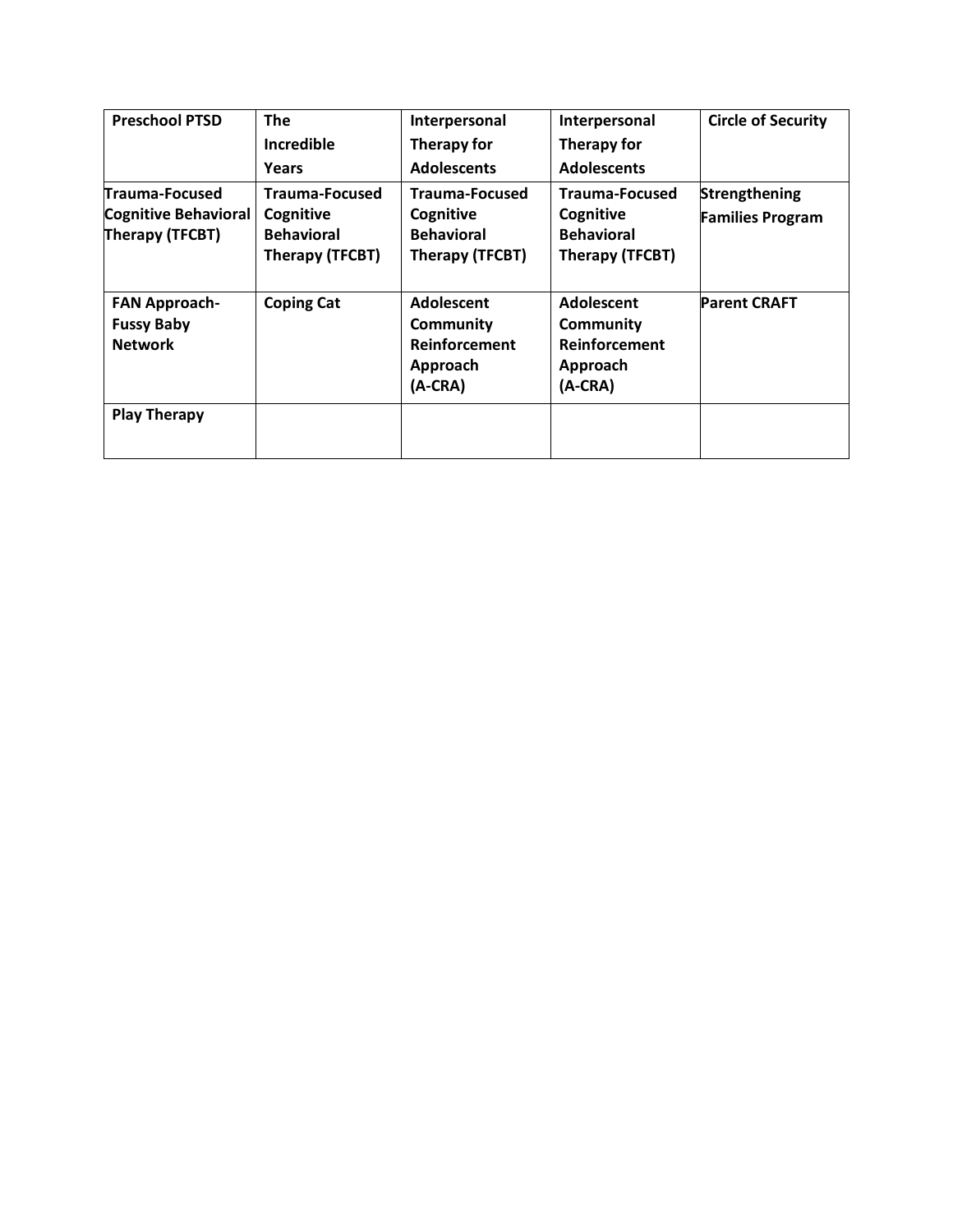*The CIS/SMH Program is committed to training others.* The CIS/SMH Program has staff and faculty who are trainers in the following evidence-based programs:

- Botvin's LifeSkills
- Bounce Back
- Cognitive Behavioral Interventions for Trauma in Schools (CBITS)
- Adolescent Community Reinforcement Approach (A-CRA)
- Smart Choices for Gambling Prevention
- Child Parent Psychotherapy
- FAN- Facilitating Attuned Interactions
- SEFEL-Social Emotional Foundations of Early Learning
- Mental Health First Aid- Adult and Youth
- ACE Interface
- Strengthening Families Program
- Screening, Brief Intervention, Referral to Treatment

# **Partnerships**

<span id="page-10-0"></span>The CIS/SMH works closely with the child and their caregivers/guardians, as well as teachers, childcare providers, and other collateral providers (e.g., primary care, speech therapists, school employed mental health staff etc.) to provide child- and family-centered care for children and youth displaying mental health problems and/or behavioral problems and in need of early intervention to support positive mental health and well-being. It is our commitment as a program to support growth and development of families from birth to the age of 21 in a seamless child service delivery line by providing quality care that is culturally and developmentally sensitive.

# **Client and Family Centered Approach to Care**

<span id="page-10-1"></span>The CIS/SMH strives to adopt and implement a client- and family- centered approach to care. The word strive is used intentionally to describe this not only as an active process, but also conveys our mindfulness that this is a process where there is always room for improvement. The foundation to our client- and family-centered approach is the promotion of active involvement of the client and their family members when appropriate, in their own treatment process. Some of the approaches and practices that highlight our commitment to providing client- and family-centered care include the following:

- The promotion of client's active involvement, collaboration, and shared decision- making with respect to their own treatment.
- The provision of treatment interventions and services that address identified needs at both the client and population level.
- The provision of treatment services beyond that of the mental health disorder diagnosis, by looking at the needs of the whole person and providing treatment services accordingly.
- An emphasis on linking and referring clients to needed health and mental health care, education, social services, transportation, and other valued resources in the community.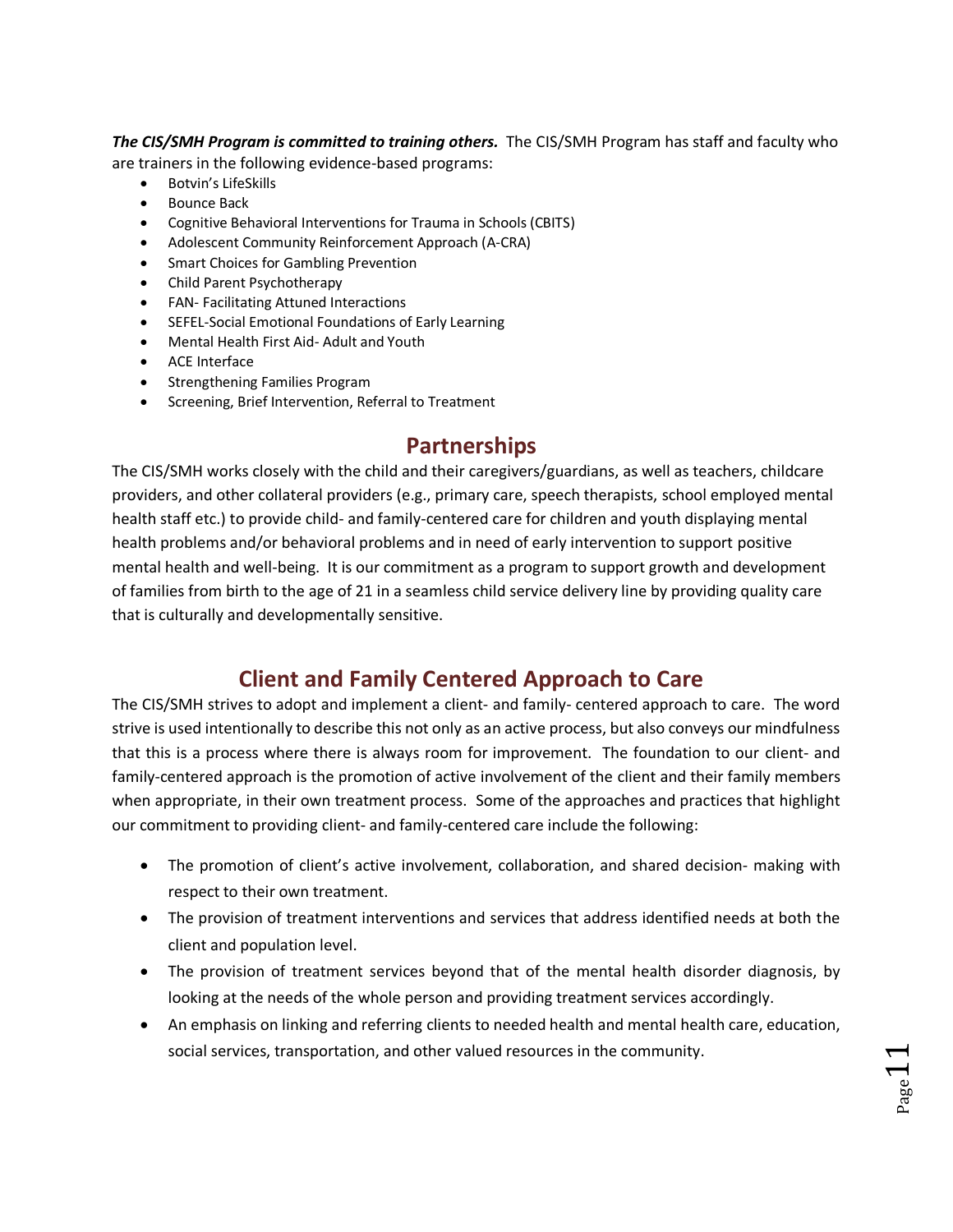# <span id="page-11-0"></span>**CARF International Accreditation**



# **Our Programs are CARF International Accredited!**

In May 2016, the Center for Infant Study/School Mental Health Program attained an initial 3-year accreditation result from the Commission on Accreditation of Rehabilitation Facilities International (CARF). In May 2019, the CIS/SMH Program was awarded another 3-year accreditation.

The attainment of CARF International accreditation demonstrates our program's ability to substantially meet established and recognized standards. The achievement of CARF accreditation represents our commitment to continuously improve the treatment and services we provide to our clients and their families.

### <span id="page-11-1"></span>What is CARF?

CARF is an international, not-for-profit organization with a proven track record of accrediting a wide range of Behavioral Health Programs. CARF was founded in 1996 and known at the time as the Commission on Accreditation for Rehabilitation Facilities, which is now known as CARF or CARF International.

### <span id="page-11-2"></span>What is Accreditation?

From our perspective, accreditation is best described as a rigorous, onsite, peer review process, completed by a team of surveyors who wish to determine a program's conformance and fidelity to the accreditation bodies established standards, as well as the program's commitment and willingness to continuously improve the treatment and services it provides to its target population.

### <span id="page-11-3"></span>Why Does our Program Seek Accreditation?

It is a requirement that our outpatient mental health clinic (OMHC) obtain accreditation to be certified at both the State and Federal levels to provide treatment services to our client population. More importantly, our involvement in the accreditation process helps our program to both improve and grow.

 $_{\rm Page}$ 12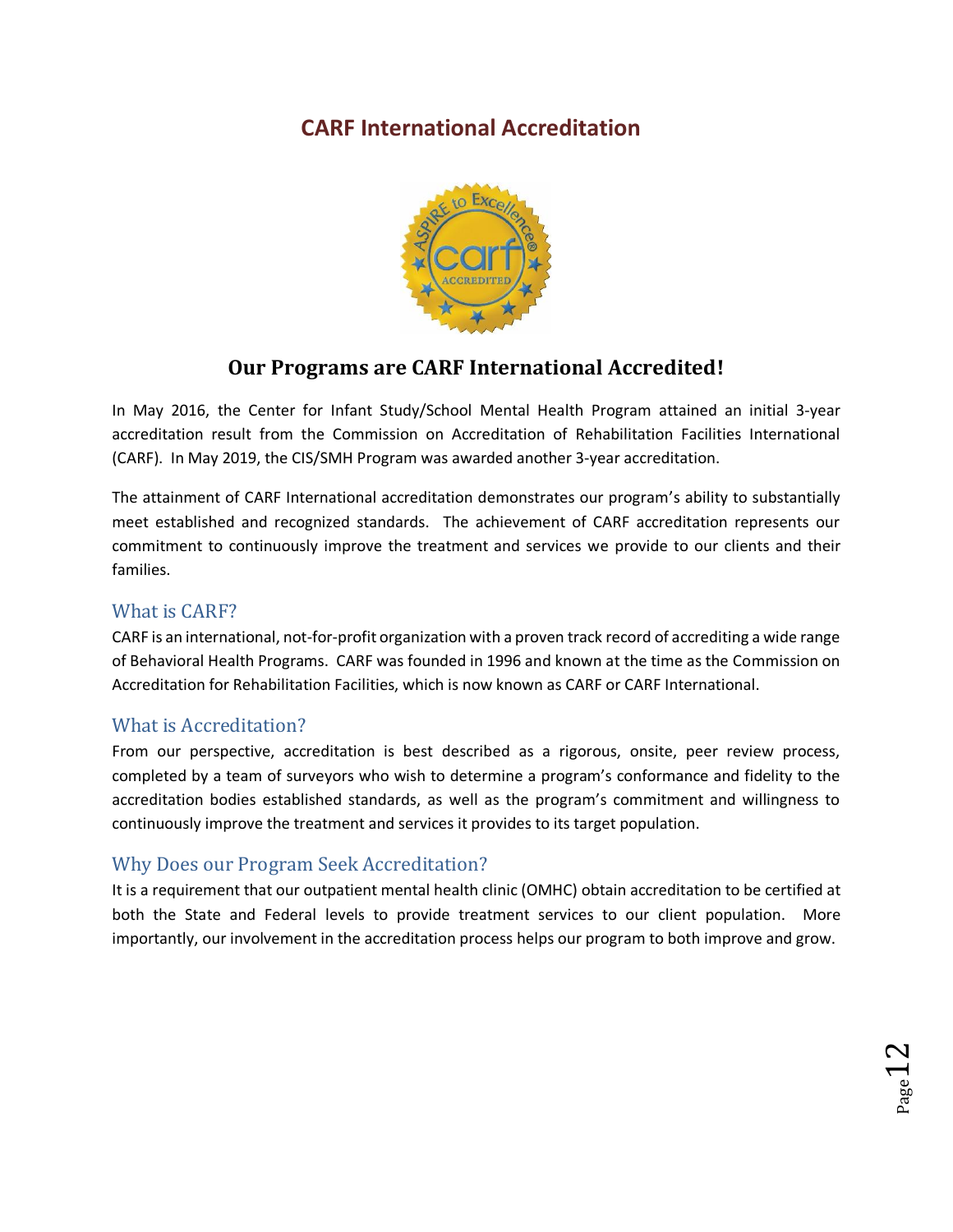# **Recommendations and Updates from May 2019 CARF Survey**

#### <span id="page-12-1"></span><span id="page-12-0"></span>**SECTION 1**

#### <span id="page-12-2"></span>Leadership

- *1.* 1.A.5.b.(3)-5: The organization has a cultural competency and diversity plan; however, it should also include consideration of gender, sexual orientation, and spiritual beliefs
	- **a.** *Update:* As of July 30, 2019, gender, sexual orientation, and spiritual beliefs were added to our cultural competency and diversity plan. This plan continues to be reviewed carefully and amended as appropriate and in response to our staff, clients, and stakeholders.
- *2.* 1.A.6.a.(6)(c) and (e): It is recommended that the organization's ethical codes of conduct for service delivery also include personal property and the witnessing of legal documents
	- *a. Update:* Ethical codes of conduct were addressed regarding the issue of personal property and witnessing of legal documents in our policies and procedures manual.

#### <span id="page-12-3"></span>Human Resources

- 1. 1.C.1.a-b: It is recommended that the organization's on-going strategic planning also consider the expectations of persons served and other stakeholders
	- a. *Update:* Client/Caregiver satisfaction data and feedback is used to develop the strategic plan. The Leadership Team has worked to make surveys more accessible and feedback easier to give to program leadership (i.e., weblinks) by making surveys readily available online.
	- *b.* Program leadership regularly seeks feedback from an array of stakeholders and uses this information to inform our strategic plan.
- 2. 1.C.3.a: The organization should also share its strategic plan, as relevant to the needs of the specific group, with the persons served.
	- a. *Update*: Program Leadership will develop and share publicly a one-page summary of our Strategic Plan annually.

#### <span id="page-12-4"></span>Health and Safety

- 1. 1.H.9.a and e: It is recommended that the organization's written procedures regarding critical incidents also include prevention and timely debriefing conducted following critical incidents.
	- *a. Update: As of September 30, 2019,* the procedure for critical incidents was amended to include prevention steps and now states that all critical incidents will be debriefed with the clinician and Leadership Team within 24 hours.

#### <span id="page-12-5"></span>Accessibility

1. L.1.3.a-d: Although the organization has reasonable accommodations included in its employee handbook, it is recommended that request for reasonable accommodation be identified, reviewed, and decided upon and documented for persons served.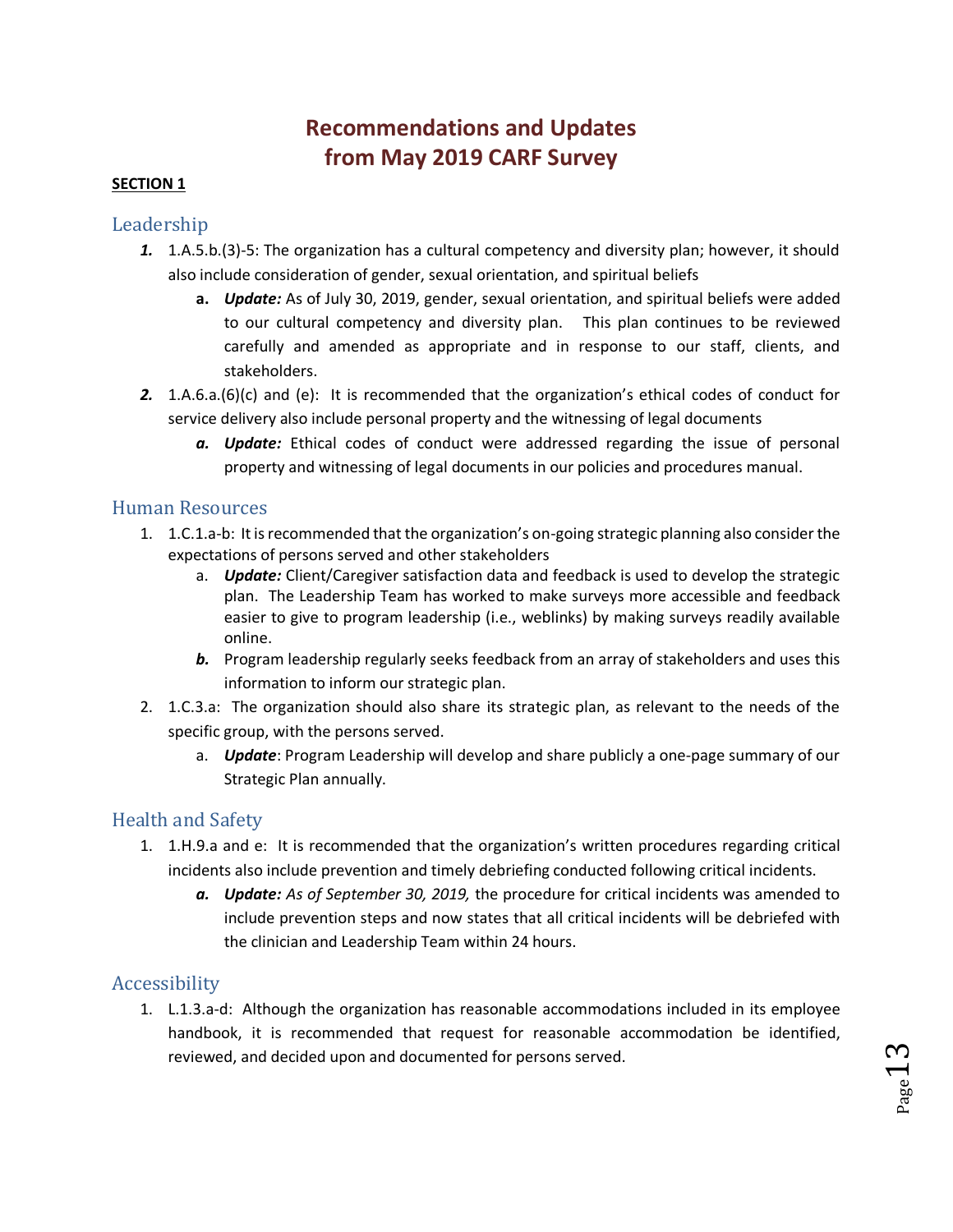*a. Update:* The Accessibility Plan has been modified to include request for reasonable accommodations, how they will be identified, reviewed, decided upon, and documented for persons served.

#### <span id="page-13-0"></span>Performance Improvement

1. 1.N.3.a (1), b.(1), b.(2), b.(3), c

The organization should communicate accurate performance information to the persons served according to the needs of the specific group, including the format, content and timeline of the information communicated.

a. *Update:* By the end of the second quarter each year, a one-page document reporting performance indicators evaluated will be made available on our website and posted at our University location.

#### **SECTION 2**

#### <span id="page-13-1"></span>Program service structure

- 1. 2.A.22.e.(2): The organization is urged to ensure that team members document the results of team meetings. This could be through a meeting summary or outcomes report
	- a. *Update:* In April of 2019, the CIS.SMHP Clinical Team Meeting Report Form was developed for start of use beginning May 1, 2019.
- 2. 2.A.25.f.,h.,I.: Although the organization provided through ongoing supervision of clinical or direct service personnel there should be documentation evidence that supervision address the issues of ethics, legal aspects of clinical practice and professional standards, including boundaries, cultural competency issues and model fidelity, when implementing evidence-based practices. This could be supported by making these areas of discussion clearer on the existing forms.
	- *a. Update:* In April of 2019, the CIS.SMHP Clinical supervision note was developed for start of use May 1, 2019. This note had been modified from previous notes to more clearly address the issues noted in the recommendation.

#### <span id="page-13-2"></span>Screening and access to services

- 1. 2.B.8.d.(1)(d)(viii): It is recommended that the orientation of each person served also include an explanation of the organizations standards of professional conduct related to services. This could be added to orientation material. The organization might consider providing some of the orientation information using different media, such as video tape, comic books, and pictures. This could make orientation more age appropriate.
	- *a. Update:* The Leadership Team will oversee development of new client orientation materials that will provide information that is age-appropriate and culturally sensitive so that that new client and their families will have a better understanding of the organization's standards of professional conduct.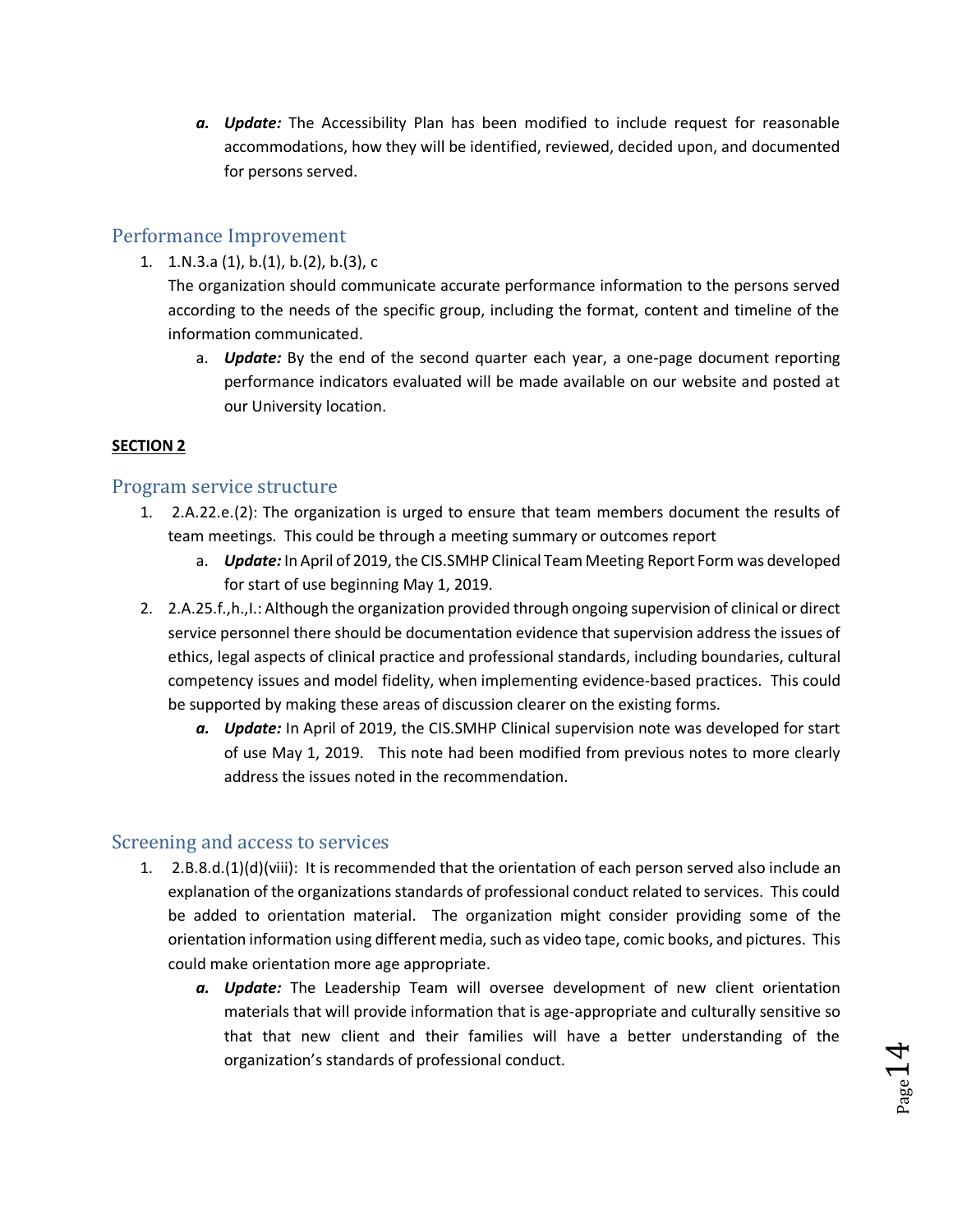### <span id="page-14-0"></span>Person-Centered Plan

- 1. 2.C.1.c.(3) and (4): The person-centered plan should also be consistently based on person's abilities and preferences in addition to strengths and needs.
	- a. *Update:* As of October 30, 2019, ability and preferences were added to the diagnostic evaluation to be used to create the person-centered treatment. All person-centered treatment plans are informed by our diagnostic assessment.
- 1. 2.D.3.g.(4): The organization has strong transition planning in place; however, it is recommended that the written transition plan also consistently include preferences.
	- a. **Update***:* As of October 30, 2019, a prompt for preferences was added as mandatory line on the transition and discharge documents.

### <span id="page-14-1"></span>Quality Records Management

- 1. 2.H.4.b., 4.g.(1), 4.g.(2): Although the organization has a comprehensive review of records and service process, it is recommended that the records review also address whether confidential information was released according to applicable law and regulations and actual services reflect the appropriate level of care for a reasonable duration.
	- *a. Update:* The CIS/SMH Program Quarterly Quality Review Form was updated, October 2019, to include areas that assess if confidential information was released in accordance with the ethical laws and regulations and if treatment reflects the appropriate level of care for a reasonable duration.

### **SECTION 5**

### <span id="page-14-2"></span>Children and Adolescents

- 1. 5.D.1.q.(3): It is recommended that the assessments of each child or adolescent served also include his/her parents'/guardians' preferences.
	- *a. Update:* As of October 30, 2019, the Diagnostic Evaluation Form was updated to include a section on parent/caregiver preferences.

 $_{\rm Page}15$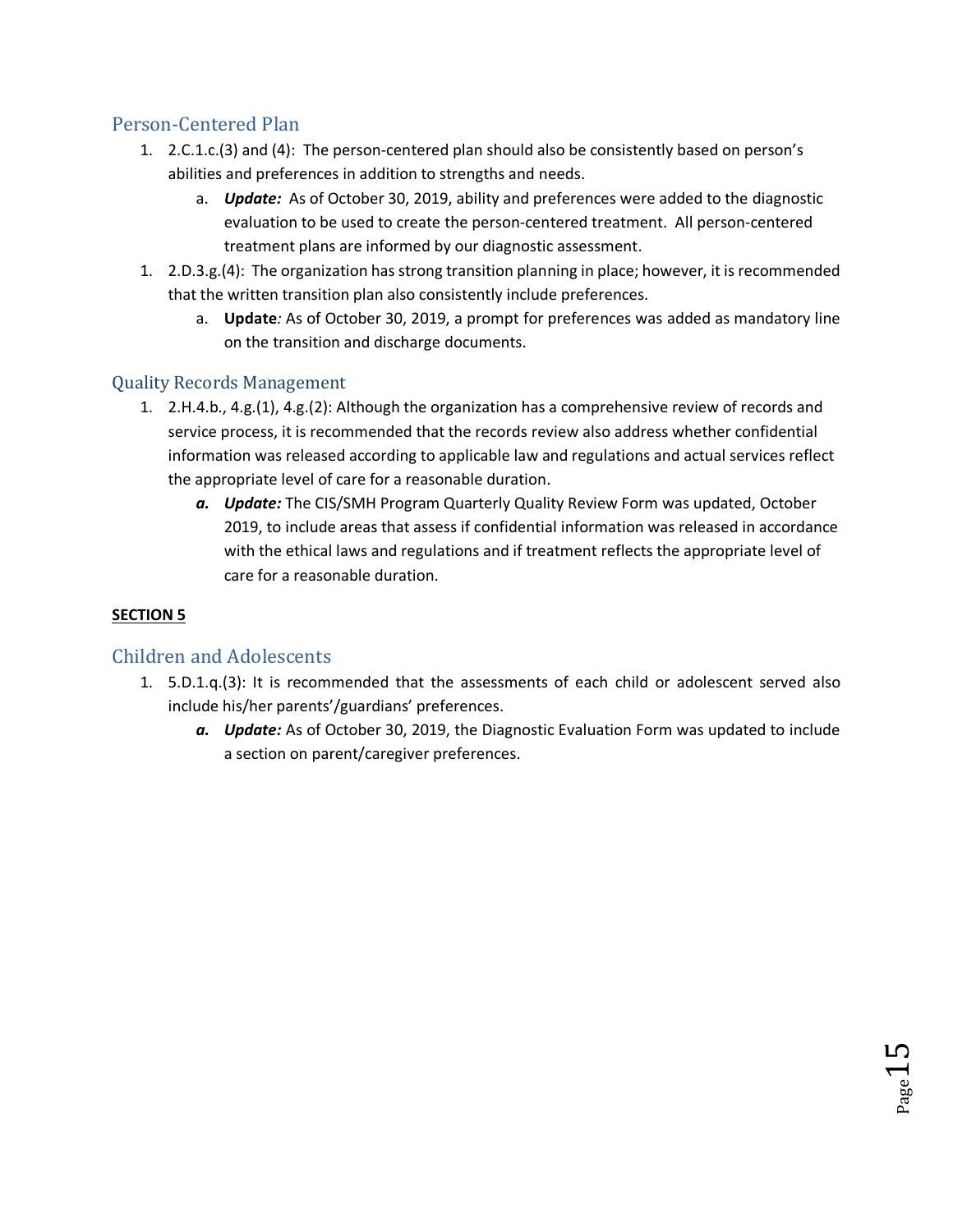# **Report on data collected**

<span id="page-15-0"></span>(Accessibility, Cultural Competency and Training, Risk Management, Technology, Performance Improvement and Risk Management Plans)

#### <span id="page-15-1"></span>Effectiveness

#### **Programmatic Goal 1**

The CIS/SMH Program will provide effective clinical supports and treatment.

#### **Rationale:**

This programmatic goal is consistent with our program mission and meets the needs of the client population we serve.

> **EBA Results of Total PSC-17 Score** SY2020-2021 - Phase 1 vs Phase 2

#### **Objective 1**

The program will use Evidence-Based Assessment (EBA) results from the PSC-17, data from our funders to track effectiveness of our program. Our goals are to have a statistically significant reduction of symptoms from phase 1 to phase 2.



n=100; p < .05\*

 $P_{\text{age}}16$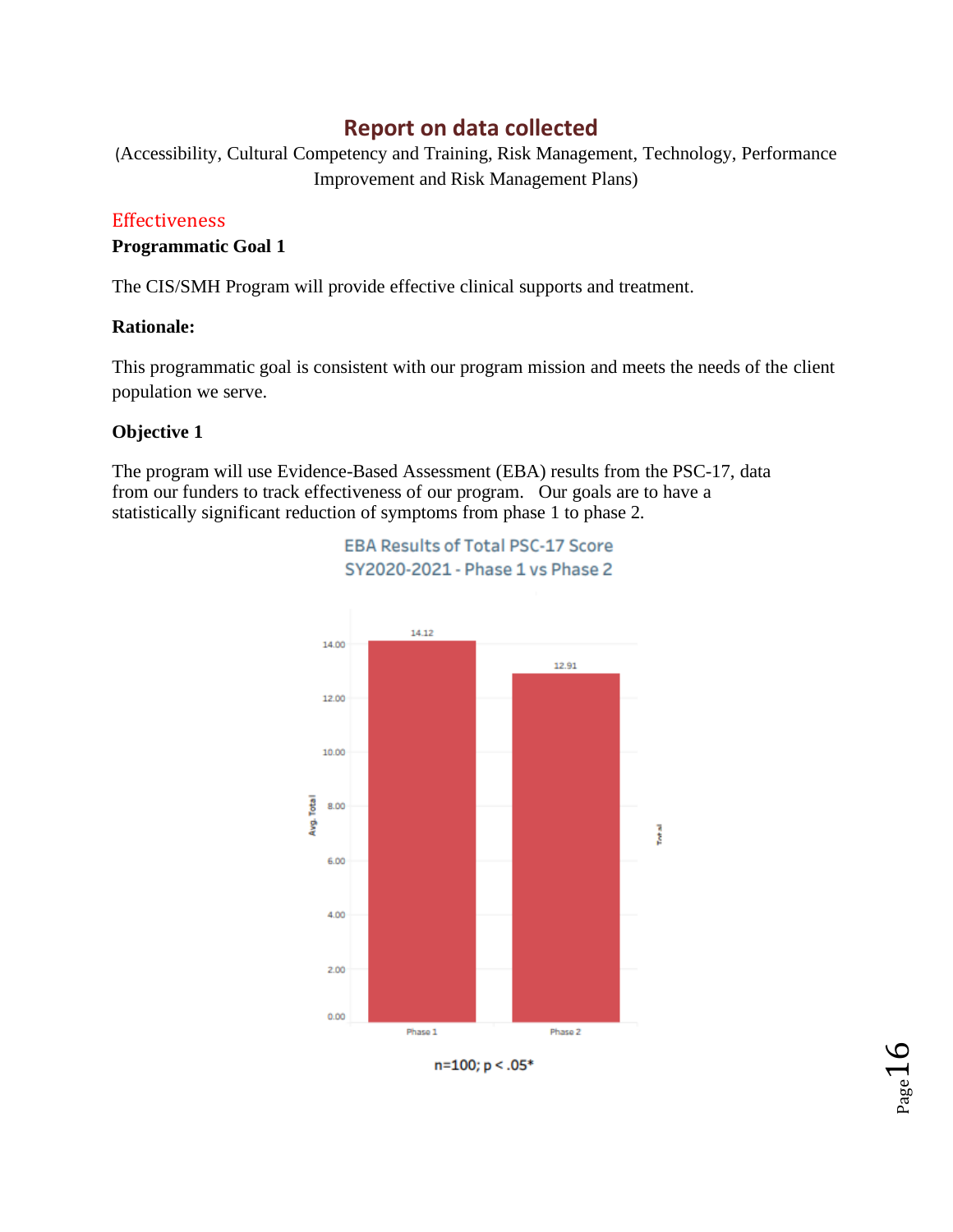*Analysis (note characteristics of person served and any extenuating or influencing factors):*  From the data collected, we had demonstrated reductions in clinical symptomatology from the first to second phase of the evaluation for clients served. Seeing these decreases in our symptomatology numbers from Phase 1 to Phase 2 is encouraging, especially given the circumstances of COVID-19.

Action Plan: With the addition of new staff, we need to continue our focus training all new staff in telemental health and our new technology. Telemental health training will be added to our training plan for all new staff, and it will be completed within 6 months of hire dates. We will continue to monitor EBA data and look at other areas of improvement within the EBA report from funders.

### <span id="page-16-0"></span>Efficiently

#### **Programmatic Goal 1:**

The CIS/SMH Program will have efficient data collection.

#### **Rationale:**

This programmatic goal is consistent with our program mission and meets the needs of the client population we serve and to provide accurate outcome information.

#### **Objective 1:**

Our goal has always been to have at least 90% of cases with a documented screening and/or assessment measures to inform diagnosis and/or treatment progress. Our focus over the past few years has been on two screening in particular, the Vanderbilt and Preschool Pediatric Symptom Checklist (PPSC). With assistance from our department, we will seek to increase the access to data collection for 2-3 additional assessments (i.e., CES-DC, Spence, and/or UCLA-5).

*Analysis (note characteristics of person served and any extenuating or influencing factors)*: Screenings are regularly collected for all cases and demonstrate improvement for onsite and offsite services. Efficiency of accessing data from our electronic medical records in aggregate has been challenging. We need to improve our ability to be able to access the data in aggregate that is entered into the EMR system. Due to COVID-19, progress in this area was limited. While data was collected within the EMR, to date we have not been able to efficiently and/or effectively access this data in aggregate from the Department.

*Action Plan*: The CIS/SMH Program Leadership Team is working with the Department of Psychiatry and the Quality Improvement Team and our online electronic management system to develop flowsheets within client charts that will simplify the data collection and analysis of screening data.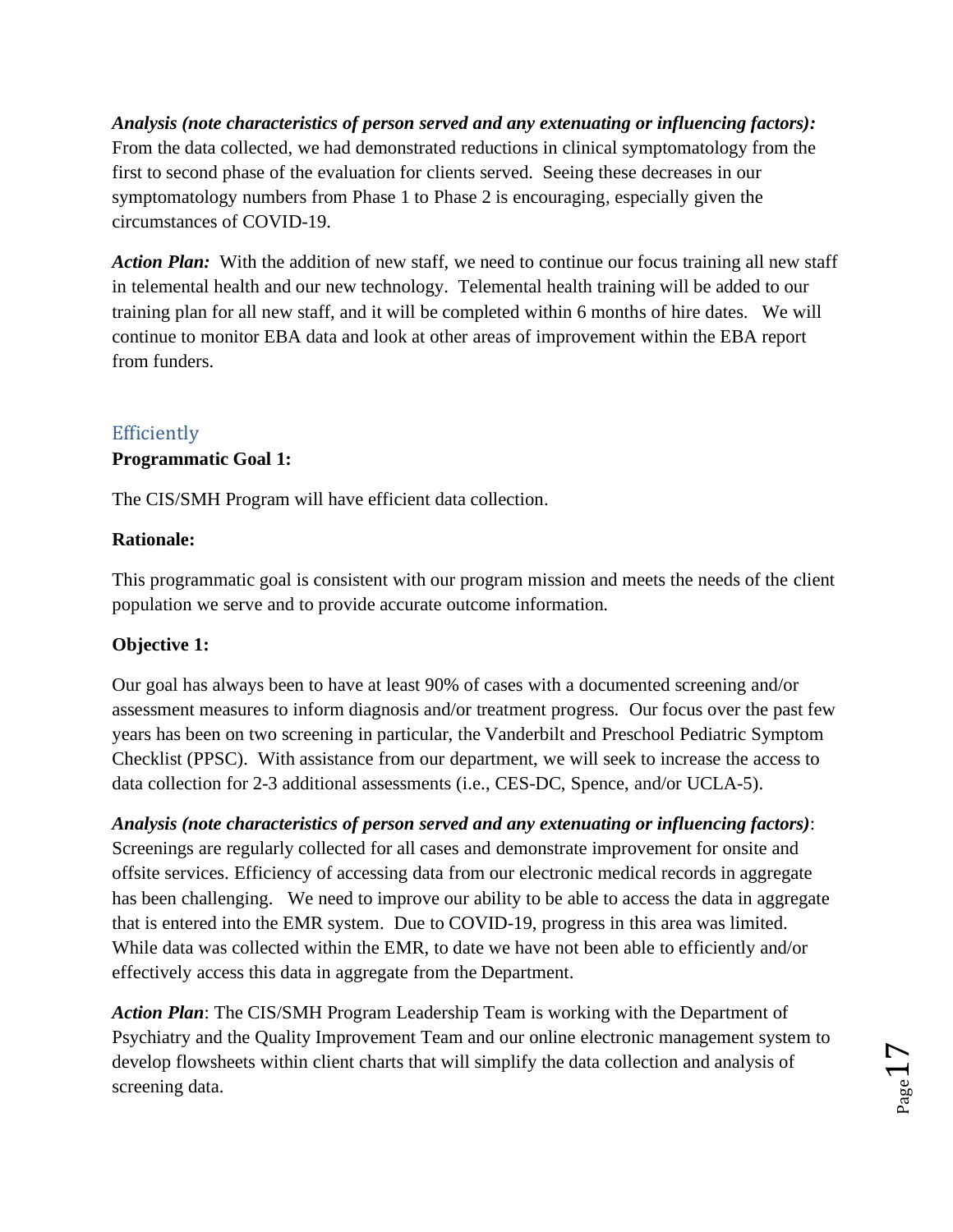### <span id="page-17-0"></span>Service Access

**Goal 1:** Overcoming barriers and increasing access to clinical care.

**Rationale:** We can only help families who are able to access our services and must work to address barriers that prevent them from initiating and obtaining care such as stigma, transportation, childcare, and financial concerns. COVID-19 has caused the additional barrier of limited to no access to schools and our university offices at times during the pandemic.

**Objective**: Increase ease of initiating care and subsequent access to care by offering multiple modes of paperwork completion and delivery of services options.

*Analysis* (*note characteristics of person served and any extenuating or influencing factors*): Clients and families need a less time-consuming process to initiate services, particularly regarding the paperwork required and need a way to complete paperwork outside of the office/school building.

*Action Plan*: The CIS/SMH Program has worked with our Department and Division to identify and develop an electronic system for paperwork that is HIPAA compliant and user friendly to allow for improved access to electronic documents and the completion of intake paperwork online. The new process will be fully implemented over the course of the next year. All Clinicians will be registered in the online system and trained in its use.

#### <span id="page-17-1"></span>Satisfaction Measurement

#### **Programmatic Goal 1**

The CIS/SMH Program will measure cross stakeholder satisfaction by youth, families, educators, and principals with CIS/SMH Program services.

#### **Rationale:**

This programmatic goal is consistent with our program mission to provide quality services that are client centered.

**Objective 1:** Collect satisfaction surveys listed below and achieve an 80% positive response rate for the extent to which they agreed or strongly agreed that they were satisfied with services provided.

- UM CIS/SMH Client and Caregiver Satisfaction Measure -adapted from the Client Satisfaction Questionnaire
- UM CIS/SMH Principal and Teacher Survey-adapted from the Client Satisfaction **Ouestionnaire**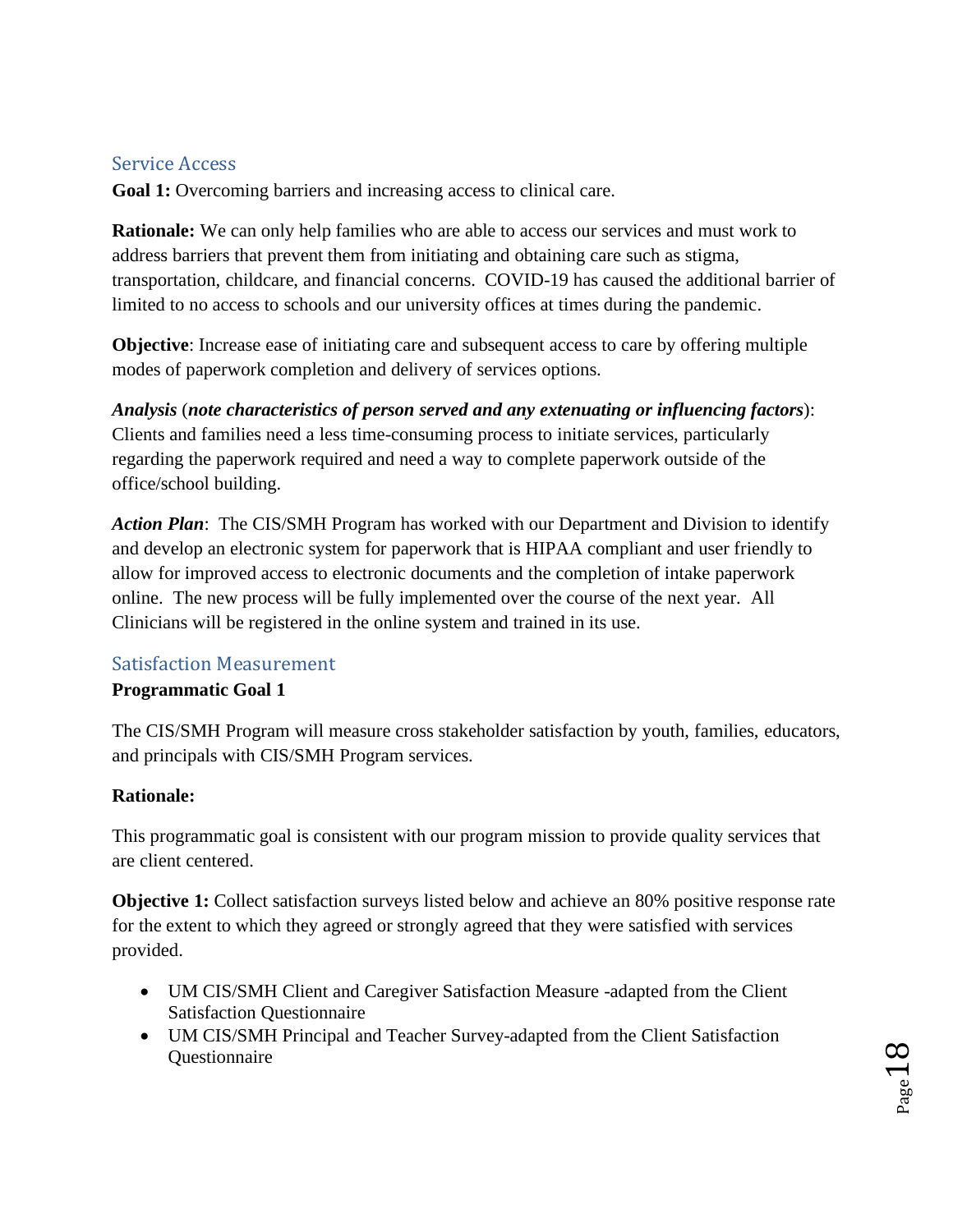

*Analysis (note characteristics of person served and any extenuating or influencing factors):* Over the last 2 years, we have reached our goal of having at least 80% client, family, and principal satisfaction. Due to COVID-19, we know some clients and caregivers had difficultly accessing services due to internet and technology needs and we worked with those families to assist as we could. We are thrilled that we were able to maintain satisfaction rates among clients, families, and administrators during this challenging time. We were much more isolated and distanced from our teachers and put measures in place to better connect during temporary building closures however, we did see a dip in satisfaction rates amount teachers which needed to be addressed in the Spring of 2020. We also hypothesize that this dip was compounded by additional stress, increasing job demands, and the resulting lower job satisfaction that teachers experienced trying to meet student needs during the pandemic. However, we recognized that we needed to more intentionally reconnect and support teachers when buildings fully reopened. Since the reopening of schools, satisfaction rates have been increasing and we exceeded our 80% goal in the Spring of 2021 but have not recovered to pre-pandemic satisfaction rates.

*Action Plan:* As we continue to monitor our satisfaction rates, we will modify our satisfaction surveys to reflect the ways services are being rendered to better assess the effectiveness of both in-person and tele services. Additionally, as we support teachers in returning to full-time open buildings, we will prioritize efforts to reconnect with teachers and solidify those relationships to better support their students' mental health and wellbeing. We are participating in a first 30 days of school re-engagement initiative which includes a focus on staff support and well-being.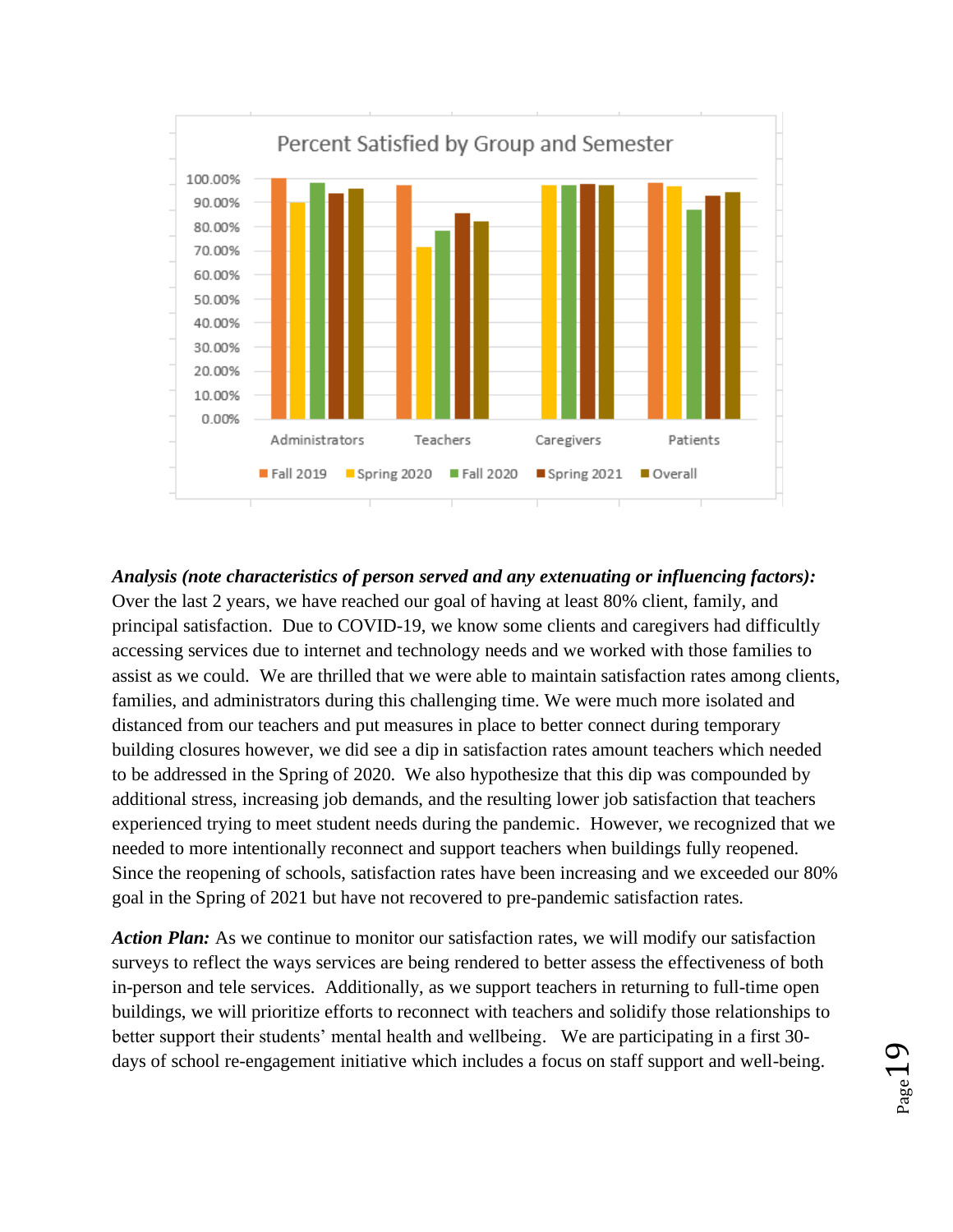### Business Function Performance

**Goal 1:** Program funding will sufficiently cover staff salaries, including promotions, and all business expenses.

**Rationale:** We need to ensure all business cost are covered in order to best provide services.

**Objective**: 100% of program staff will be fully covered by fee for service or grant based contracts

*Analysis* (*note characteristics of person served and any extenuating or influencing factors*): Despite the impact of COVID staff have been able to be fully covered by fee-for-service, our grants, and other special projects. Program leadership and staff have been able to adjust to the "new normal" and our funding has not been negatively impacted. We must continually look for funding services as the needs are great in our communities for services both prevention and treatment. We provide services in highly stressed communities that experience high rates of trauma so all tiers of intervention are needed.

*Action Plan*: The CIS/SMH Program has work with our Department and Division continue to identify sources of funding to keep to our mission to provide treatment as well as prevention services (not billable) to our population.

# **CIS/SMH Program Highlights**

<span id="page-19-0"></span>Human Resources:

• Worked with Department and Division Business Manager to update and improve hiring processes, new points of contact were assigned to HR duties.

Environment of Care:

- Clinicians put in significant effort and training and policies were developed for the delivery of telemental health. Online tools and intervention were shared across the program.
- Clients and families were given the choice to engage in telemental health to ensure access to care.

Client Outreach and Cultural Competency:

- Online/electronic tools have been (and are in continued state of being) implemented and regularly evaluated to make services more easily accessible (referral forms, use of QR Codes, DocuSign, My Portfolio, Tele Port, Tiger Connect, etc.)
- The programs offered and staff attended safe and accountable spaces to process multiple events related to race and culture. There was a significant increase in support provided peer to peer and supervisors to peers.
- A subset of staff has engaged in Diversity, Equity, Inclusion, Anti-Racist (DEIA) training related to delivering services in a culturally sensitive and relevant way.
- Trainings were revised, updated, and created to ensure delivery of and content within training is culturally relevant.
- The division and department created and continued subcommittee meeting specifically focusing on DEI-A.

Evidenced Based Practice:

• Offsite clinicians were trained and implemented Coping with Covid, Botvin's LifeSkills and were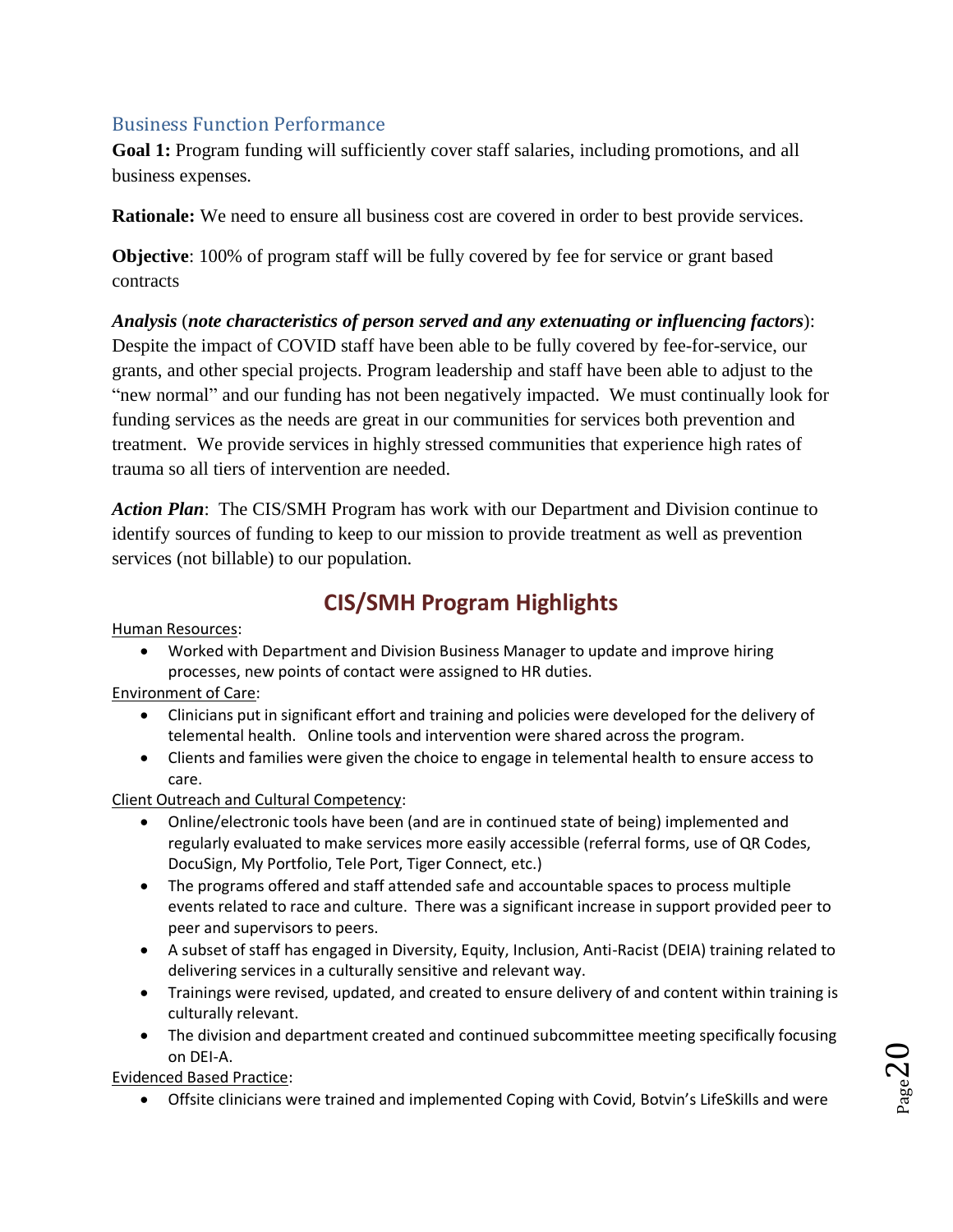trained in and utilized the evidence-based practices in the Practicewise and MATCH materials.

- Two Senior Clinicians became trainers Strengthening Families Intervention
- On-site clinicians continue to be trained in Child-Parent Psychotherapy and Chicago Parent Program
- Clinicians and Trainees were trained in Screening, Brief Intervention, Referral to Treatment and Adolescent Community Reinforcement Approach

#### Increase Access to Care:

• The teams continue to build on and improve the telemental health program with the goal of increasing access to psychiatrists in the schools as well as offering multiple modes of delivery

## **CIS/SMH SWOT Analysis FY 2020-2021**

<span id="page-20-0"></span>The completion of our Annual SWOT analysis provides our organization with a chance to complete a situational analysis, highlighting our organizations strengths, weaknesses, opportunities, and threats. For the purposes of our SWOT analysis, organizational strengths and weaknesses are identified by looking internal characteristics, processes, issues, and experiences while opportunities and threats are looked at through an external lens trying to better understand and appreciate how external factors can impact an influence or organization.

The initiation of our SWOT analysis begins with completing and inventory of organizational strengths and weaknesses. Once this process is completed our attention turns to the examination and identification of potential external opportunities and threats that have the potential to impact and influence the CIS/SMH Program.

The primary purpose of completing our SWOT analysis is to view and examine our organization in an objective manner that may lend itself to assisting program leadership and staff in making decisions about making program improvements, modifications, and even the developing of new programs and initiatives. Completion of the SWOT analysis also provides program leadership to examine our fidelity to our written program mission.

#### **Strengths:**

A consistent strength of the University of Maryland Center for Infant Study/School Mental Health Program has been our staff and our organizations commitment to enhance staff retention for both faculty and staff. Although we have said goodbye to a few of our longest-term staff this year related to career advancements and family decisions, we believe that our retention will continue to stay strong. We have replaced at least one of our staff with a former trainee in our program- a trend we continue to consistently have and are proud of. When possible, we actively try to recruit trainees who have succeeded in our programs to reduce the onboarding knowledge needed and to go with a known effective individual. We are committed to offering professional development, growth opportunities, strong supervision, coaching and individualized support to help each staff member excel. The University of Maryland Center for Infant Study/School Mental Health Program staff is both seasoned and experienced and brings a wealth of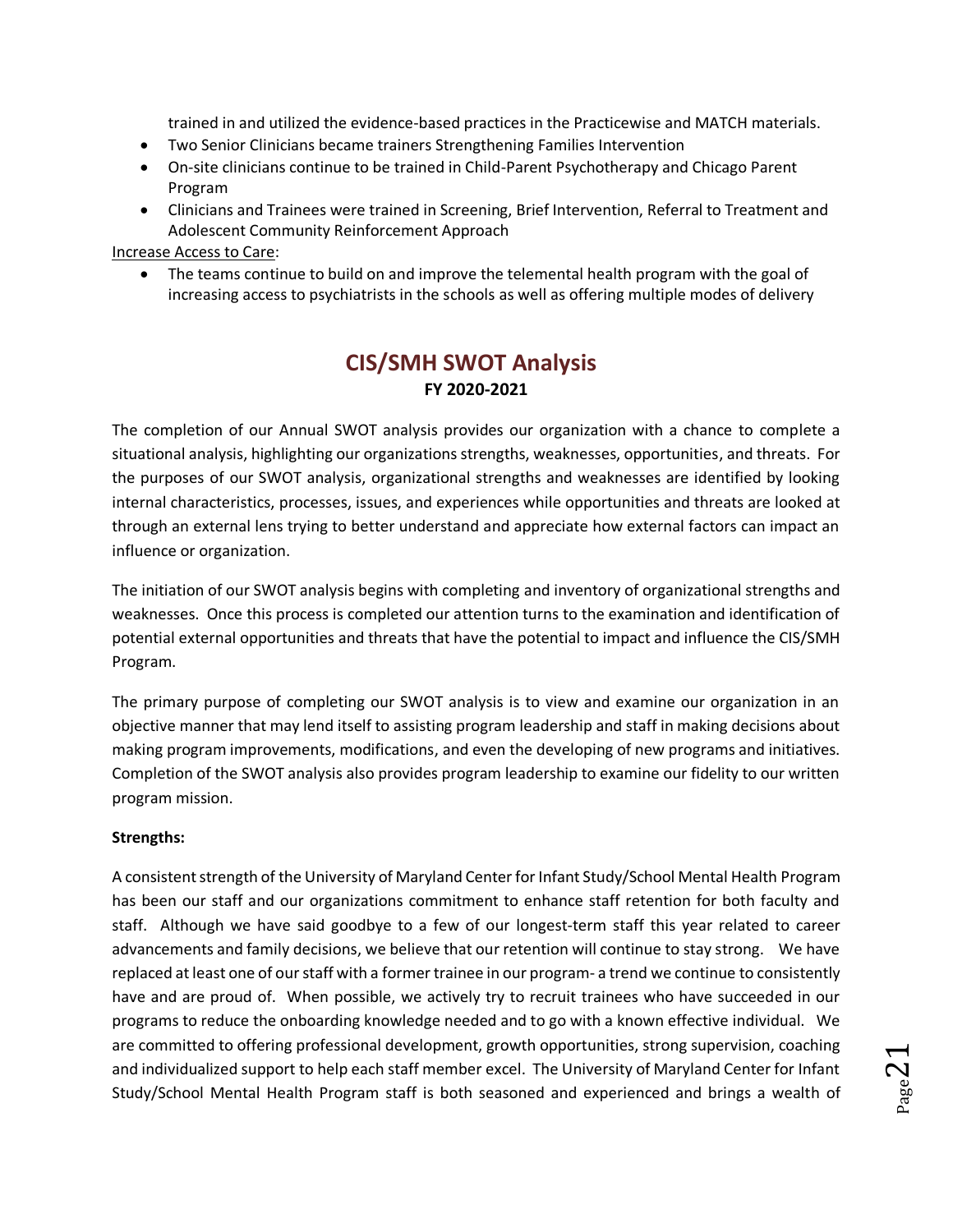knowledge and skills to the workplace. The University of Maryland Center for Infant Study/School Mental Health Program's training programs have offered both training of the future workforce and a pathway for employment opportunities for individuals with proven skillsets. The University of Maryland Center for Infant Study/School Mental Health Program executive leadership has had little turnover since its inception offering historical perspectives while being open to adapting to changing structures and policies. Our team has cultivated a level of proficiency, competency, and experience that has proven helpful in navigating a wide range of challenges related to providing services both onsite and in the community.

The University of Maryland Center for Infant Study/School Mental Health Program benefits from a multidisciplinary workforce that includes physicians, social workers, psychologists, counselors, and administrative staff which brings a range of perspectives and knowledge related to high quality, comprehensive service delivery.

The longevity of the University of Maryland Center for Infant Study/School Mental Health Program in part can be attributed to both its staff and the organization's ability to adapt and grow despite that many challenges and changes that have occurred over the years, particularly related to funding and COVID-19.

Another considerable organizational strength is the structure and oversight by both UMMC and UMB which ensure that the program is supported and complies with its overarching policies, procedures, and initiatives which provide protections and support to clients and families, ensuring high quality of care.

The University of Maryland Center for Infant Study/School Mental Health Program excels in serving underserved, vulnerable youth and families in Baltimore City and surrounding communities. Our program isfortunate to learn from the National Center for School Mental Health at UMB, a national resource center for advancing research, training, policy, and practice in school mental health as well as the Center of Excellence in Infant and Early Childhood Mental Health at UMB. Both centers provide clinical training and help to inform policy and best practice and are in turn, informed by our clinical programs.

In this ever-changing year, we must also note our ability to "pivot", to be flexible, and to do what needs to be done to meet the needs of our clients and families. COVID-19 has presented us with many challenges from school-building closures to increasing our use of technology and managing our contracts with our funders. Our leadership at the program, division, and department levels have supported our program through multiple changes with flexibility and creativity which has allowed us to continue to provide highquality care.

#### **Weaknesses:**

As mentioned in previous reports, our retention of staff and faculty has led to more advanced staff who have earned pay raises and COLAs. With flat contracts and no increases for fee-for-service, maintaining funding our current staff can be challenging. Another challenge for our program is that being part of University results in high assessments (taxes) on revenue generated through fee-for-service. Currently this rate is over 50%. For contracts, that depend on fee-for-service dollars to fully fund staff, this creates a need for increased deliverables that can be difficult to attain.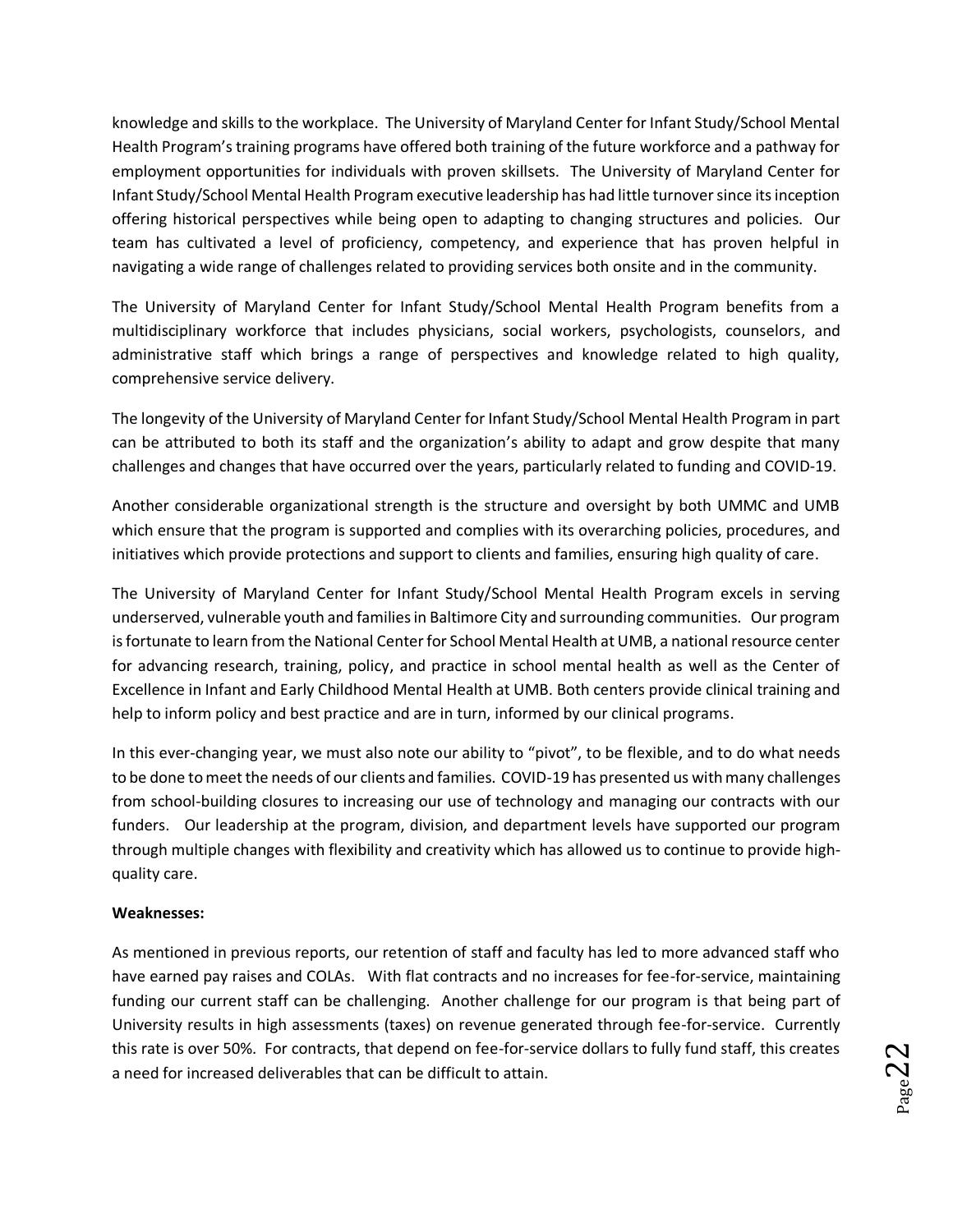Having off-site locations can be challenging related to technology and administrative support. Our clinicians who are school based, contend with technology challenges related to older buildings and limited funding to support technology advancement in the schools. Consistently accessing the internet for clinician notes, email and telepsychiatry can be problematic. The off-site program staff also have no access to on-site clerical support such as answering phone, greeting clients, or assisting with client paperwork. This has led to the development of creative remote strategies to support both IT and administrative needs.

A final weakness that we identified relates to capacity in our high-need environments. While we are very proud of our work, there are many more youth and families who could benefit from our services. To help address this challenge, we are committed to training pre-service students and to train teachers and other school staff on basic mental health identification, support, and referral to treatment and to providing mental health promotion and prevention to help support youth and families before problems interfere with daily functioning.

#### **Opportunities:**

Related to the national shortage of child and adolescent psychiatrists, capacity issues for psychiatry time, and COVID-19 the UM CIS/SMH is increasingly utilizing telehealth. Telehealth had previously been successfully integrated into our off-site program for the purposes of consultation, psychoeducation, and medication management so we were well-positioned to transition the program to other types of tele services when it was needed. During COVID-19, the on-site program was able to benefit from the learned experience that off-site program had gained, and this continues to be a trend as the CIS/SMH Program modifies services for the current climate and is more open to hybrid strategies to care

Other opportunities for our program include building training capacity of our current staff to serve as trainers in evidence-based programs. For example, we have successfully trained our staff as national trainers in Botvin's LifeSkills, Strengthening Families Intervention, Fussy Baby, FAN model, A-CRA, Child-Parent Psychotherapy, ACE Interface, and Smart Choices (a gambling prevention program).

Related to diversity, equity, inclusion, and anti-racism (DEIA), the Division and Department have taken steps to actively address racism in all forms. This has led to an increase in opportunities to be part of this work, engage in courageous conversations and more closely examine our workplace and clinical work/engagement with clients. We believe this work will lead to continued improvements in staff recruitment, retention, and client care.

Additionally, as COVID-19 continue to increase the need for mental health services, and mental health is highlighted on the national stage, there may be opportunities to seek additional funding to meet this need and retain high quality clinicians through salaries and incentives.

The UM CIS/SMH also benefits from being part of an academic institution and two highly regarded centers of excellence related to school mental health and early childhood. These relationships offer access to new knowledge and skills and opportunities to participate in national and regional trainings. This promotes a scientist-practitioner model of care that integrates current research with best clinical practice.